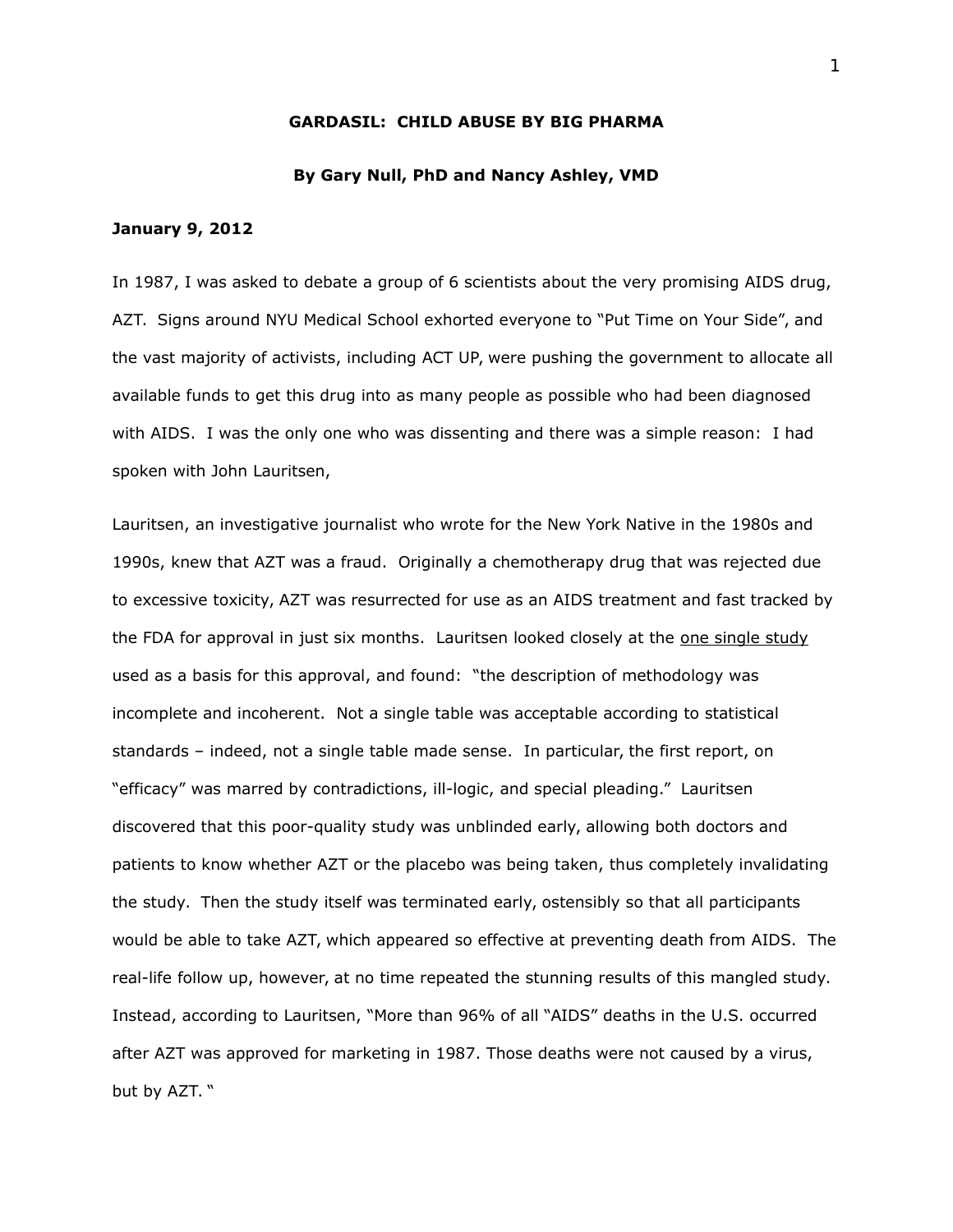Lynn Gannet, a researcher overseeing one of the AZT trials in Syracuse, contacted me and showed me reports proving everything about the study was wrong. She showed me that this entire fast tracking was all political -- it was based on a large push by the pharmaceutical company, Burroughs-Welcome, and by the AIDS groups that the Burroughs-Welcome's foundation was supporting. Gannet stated: "I was an eyewitness to gross negligence and fraud in the Phase III clinical trials of AZT (1987 to 1990). I've been saying to people for years that AZT was NEVER proven to be safe or effective. From the particular studies in which I was involved, it would have been impossible to prove anything: the data was such a mess! I now realize that AZT is a deadly poison. All AIDS drug trails since that time have been based on the same flawed model. The big difference is that now there is even LESS meaningful oversight, and even MORE of an economic incentive for physicians to enroll patients. … My belief is that the data which came from the Syracuse site is ABSOLUTELY WORTHLESS! I would never trust my health or my life to the results of this so-called "research" or in the hands of these so-called "medical professionals." The level of medical incompetence, unprofessionalism, unethical, dishonest, corrupt, illegal and immoral behavior was shocking and inexcusable. The data was so inaccurate and so full of holes … If there was a rule that could be broken – they broke it! Gannet told me she had attempted to inform those in charge of the study in North Carolina and all way up to the National Institutes of Health of all the violations, but no one was interested in the gross discrepancies she had uncovered.

As we would later find out, this drug was devastating. It was one of the most toxic drugs ever created, yet people were told to take 400 mg four times a day, and that was when we began to see otherwise healthy people who had been diagnosed with AIDS dying quickly. And here's the irony: the more AZT you took the sicker you got, but the more AZT they told you to take. It would be like taking arsenic and getting sick, and then being told the remedy is more arsenic. This to me was one of the greatest scientific tragedies and frauds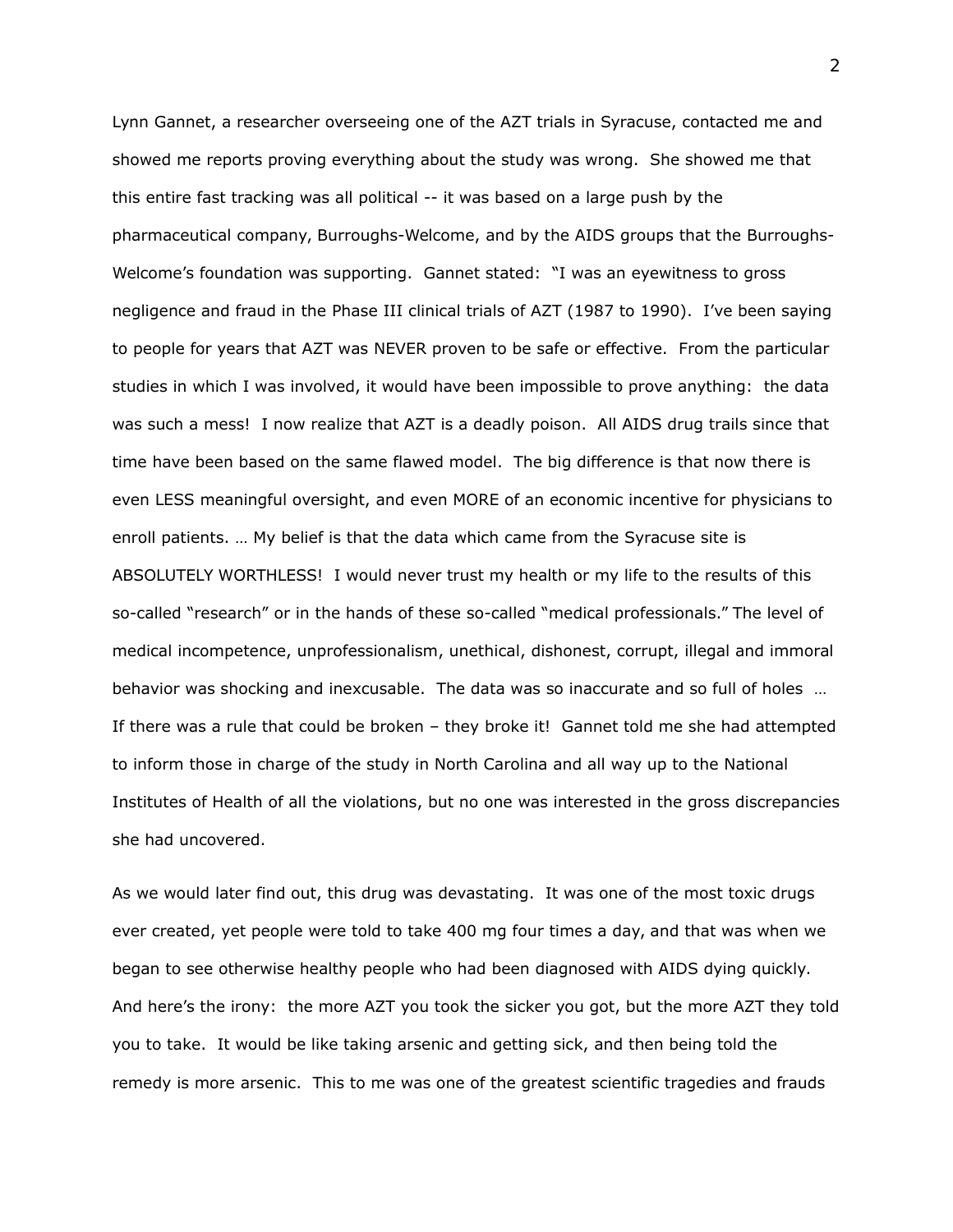in history. The number of people who died from taking AZT ended up in the hundreds of thousands, yet despite this, thousands of new foundations started to emerge promoting AZT. AIDS was redefined as purely a sexually transmitted disease, and people with AIDS were told they had better take AZT or they were going to die.

Yet they never looked at people who had been diagnosed with AIDS and HIV infection who weren't taking AZT, but instead were taking a natural approach -- and were doing just fine. They didn't want to know about that. It became down and dirty politics. If you went to the conferences on AIDS each year the largest group of people would be the pharmaceutical companies and the AIDS activists who in reality were their supporters. If you were a gay journalist and you didn't support this approach -- and I interviewed many, like Charles Ortlieb, and Neenyah Ostrom of the New York Native -- you were attacked. Not only were you attacked for being an AIDS denialist, but you were attacked for promoting the death of people with AIDS by preventing them from taking the therapy that would save their lives. Then all your funding would dry up or your magazines would go out of business. In San Francisco, in LA, no matter where I was, I kept getting the same feedback. And yet the media would not touch this. No one would touch it. The result was only one doctrine, and this became the official doctrine.

AZT was promoted by bringing in people, co-opting them, getting them on the payroll, and throwing money everywhere. Money buys allies, allegiances, and access to people who are going to greenlight your views. AZT ended up doing tremendous harm, destroying immune systems and killing people and yet instead of being withdrawn from the market, the FDA allowed this drug, which had never been proven to be effective, to continue being sold. Once celebrities, such as Sharon Stone, Bono, and Elton John, start endorsing something and once the President of the United States, the New York Times, the US Surgeon General, the head of Health and Human Services and the National Cancer Institute endorse it, you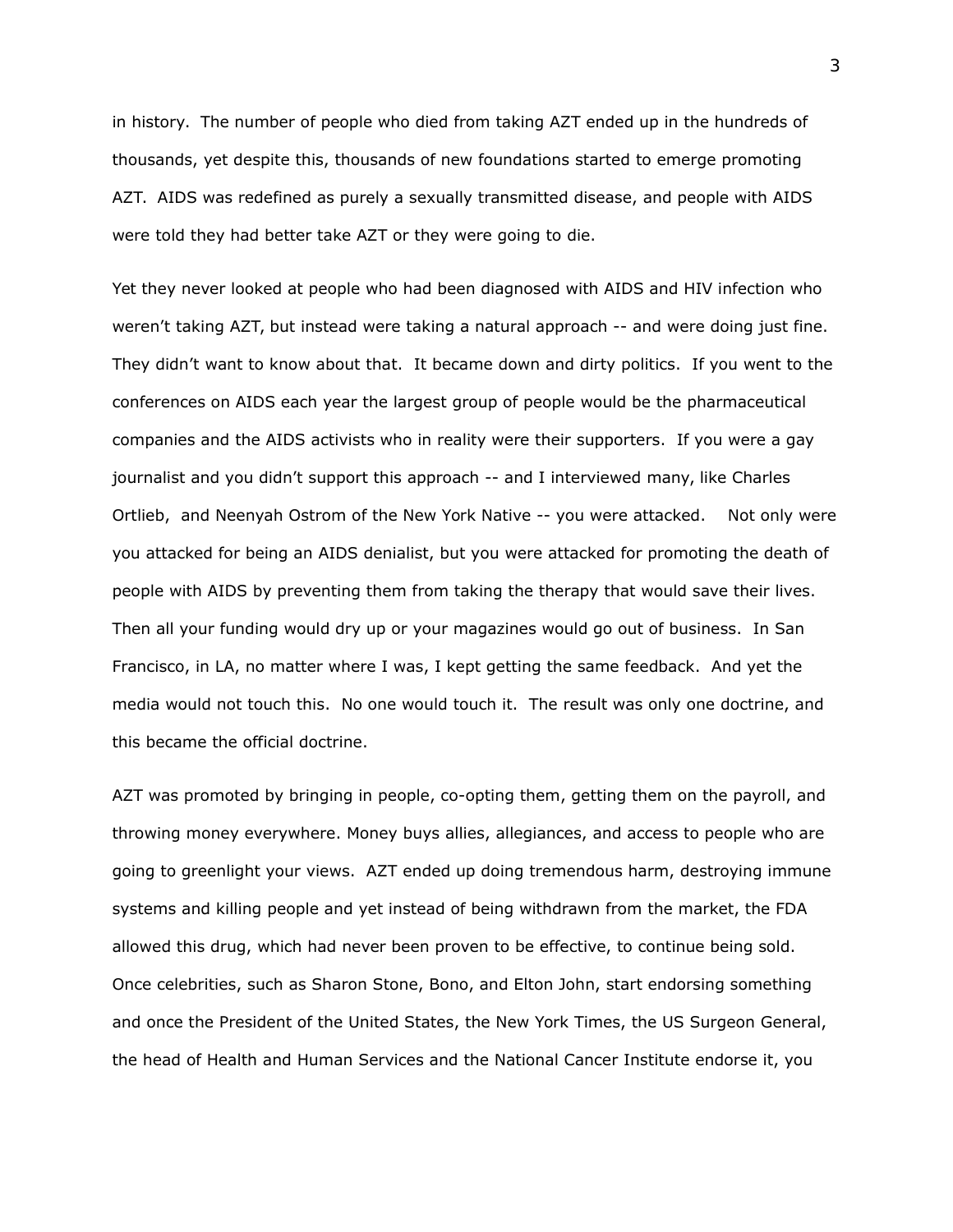cannot challenge it or you immediately are put on the defensive. No one thereafter will ever look objectively or honestly at the information at hand

As if we have learned nothing from history, the same drama is unfolding yet again, not with AZT, but with Gardasil. Gardasil, the human papillomavirus vaccine produced by Merck, was brought to market in 2006 with great fanfare, widely proclaimed as the first ever anticancer vaccine. Having gained a strong foothold due to fast tracking by the FDA and rushed to market ahead of completed safety studies and ahead of its competitor, Gardasil was already an entrenched, recommended vaccine by the time it was approved. Merck created a market for Gardasil out of thin air with deceptive and dishonest advertising, and thereby planted fear in the mind of consumers: fear of an unknown health crisis, an invisible time bomb waiting to explode and harm women everywhere. When criticized for their aggressive marketing, Merck countered that they were performing a public service by raising awareness about the human papillomavirus and weren't selling anything. Really? This lie became pubic as Merck was caught lobbying the 50 states for mandatory Gardasil vaccination prior to FDA approval. The fact is that there was never a need for Gardasil in the first place: regular Pap testing had already lowered the incidence of cervical cancer by 80% in the US to a few thousand cases a year and the vast majority of all HPV infections resolve of their own accord. But by lining the coffers of such groups as Women in Government (WIG), National Foundation for Women Legislators (NFWL), National Conference of State Legislatures (NCSL), and, of course, the American Legislative Exchange Council (ALEC), Merck was able to influence legislation such that almost immediately after the vaccine was approved, it was part of the vaccine schedule recommended for all girls. If it hadn't been for Governor Rick Perry's blatantly self-serving blunder of trying to mandate Gardasil for school attendance in Texas in the face of huge conflict of interest and a \$50 million contribution to his presidential campaign, Gardasil might have gone even further.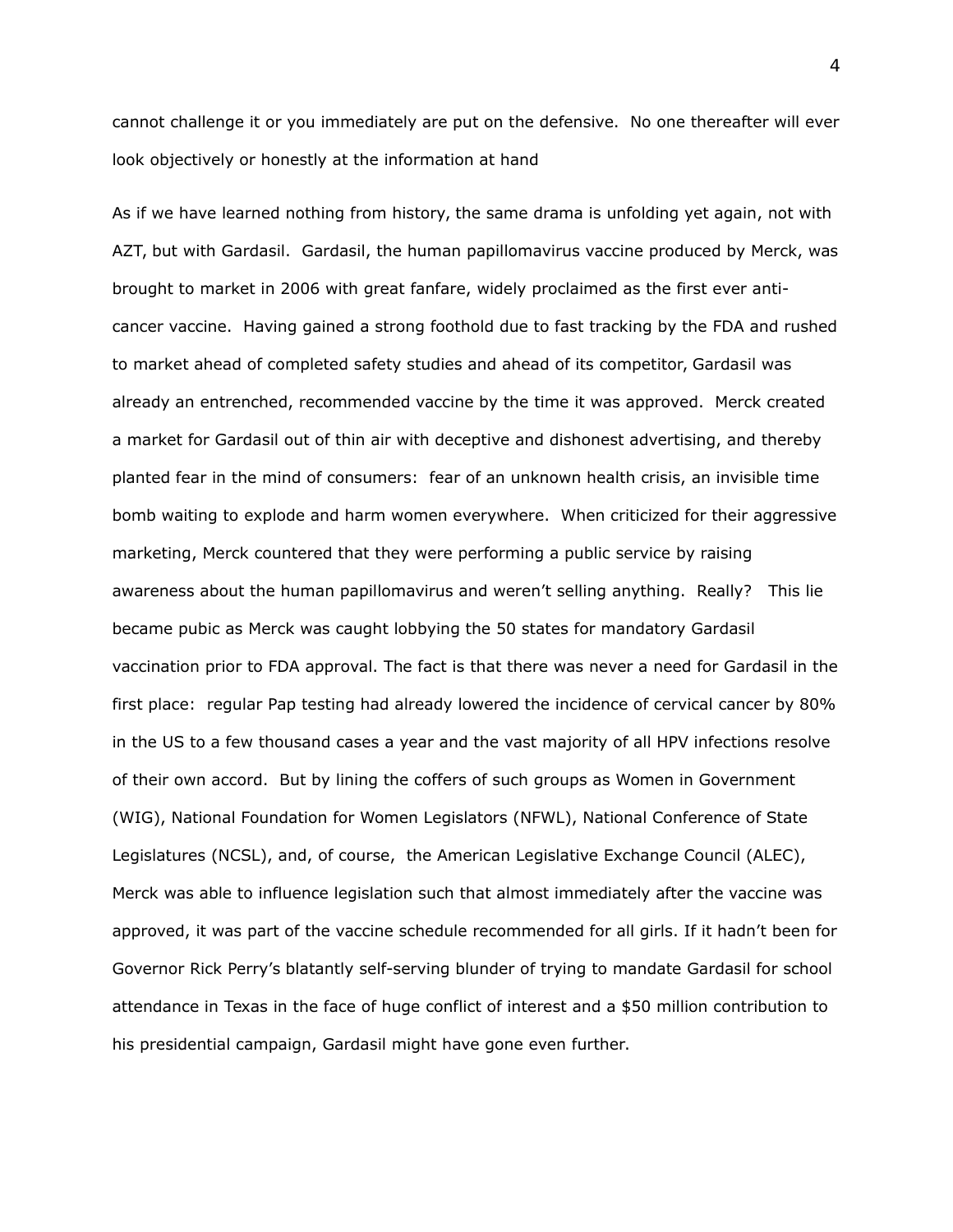There is something deeply wrong with a giant pharmaceutical company spending hundreds of millions of dollars to manipulate women and influence legislation in order to generate a revenue stream of billions of dollars a year for themselves at the expense of a gullible public. Because what is wrong with Gardasil isn't just that it is unnecessary. Gardasil is possibly the most dangerous vaccine on the market with the potential to injure, maim, or even kill the children who receive it. The program of coercion to vaccinate every 11 to 26 year-old girl with Gardasil is relentless. This vaccine is given not just in doctor's offices, where doctors have been known to "fire" non-compliant patients, but in schools and colleges, where the pressure on girls and their parents to conform can be extreme. These institutions all have quotas -- sometimes including financial rewards -- and they are anxious to prove high rates of compliance. But there is no informed consent prior to vaccination, so most of these girls and their parents have no idea what they are risking by agreeing to vaccination with Gardasil. While Merck, the FDA, the CDC and the medical establishment all deny that there have been serious, life-altering adverse events associated with Gardasil, the fact is that compared with the mandated vaccines which are given with greater frequency, Gardasil still has the most adverse events reported to the Vaccine Adverse Event Reporting System (VAERS) of any vaccine. And since reporting of adverse events is not mandatory in the US (although outbreaks of so-called vaccine-preventable illness are), it is likely that only 10% even get reported!

And what of the victims of Merck's war on cervical cancer? Alexis Wolf was a normal seventh grader in 2007. She had Type I diabetes, but had successfully learned how to give herself insulin shots and eventually graduated to an insulin pump, which she also mastered easily. Alexis made the honor roll for the first time that year, and was rewarded with a trip to Germany over the summer to visit her grandparents. Her endocrinologist believed that the diabetes was under control and felt that Alexis would be perfectly capable of making the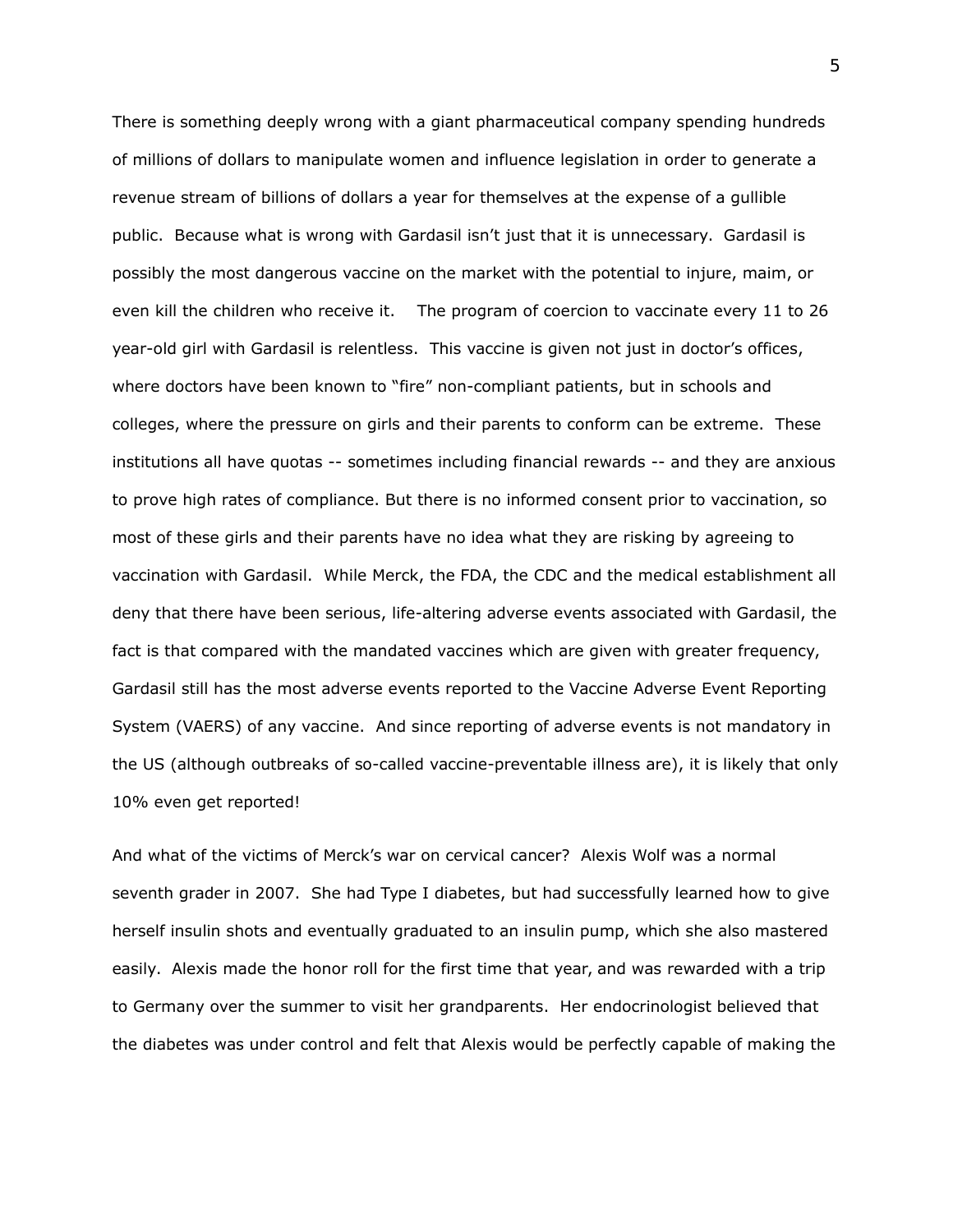trip on her own and managing her diabetes herself. To make sure everything was in order prior to travel, Alexis' doctor recommended that she receive her first Gardasil vaccine.

The trip went well, but Alexis seemed different to her mother when she returned, perhaps a bit distant. Alexis received her second Gardasil vaccine after coming home, and shortly thereafter her personality changed entirely. For a relatively shy girl, Alexis immediately became very gregarious, hugging everyone all the time. But she also became agitated, troubled, and started having difficulty keeping food down. It reached the point where she threw up a number of times a day, which is especially dangerous for a diabetic. There began a series of appointments with many, many doctors: the GP, the endocrinologist, the cardiologist, the gastroenterologist, and numerous different diagnostic tests. But nothing they did or recommended seemed to help. Alexis was struggling to get through her days, usually carrying a bucket with her at all times just in case. She had terrible insomnia, was eating excessively, and was falling further and further behind in school.

In January 2008, Alexis received her third Gardasil shot – within 2 weeks she was in the hospital. Her behavior had worsened to the point where she was considered bipolar and she was put on a series of antipsychotic medications. Her mother didn't believe that this was a psychological problem. She knew that something else had to be wrong, knew that there had to be some medical explanation for what was going on. After weeks and months in and out of different hospitals with no improvement and her condition growing more desperate, Alexis at long last was seen by a doctor who recognized that she was having seizures – something all the previous doctors had overlooked. This led to more tests – EEGs, MRI imaging, and spinal taps -- and finally a conclusion that seemed to make sense: encephalitis, traumatic brain injury, and seizure disorder. But why? Alexis' mother had an additional conclusion which was so crystal clear in hindsight – her daughter was normal before she received the Gardasil vaccine and had worsened with each one. The Gardasil vaccine had left Alexis with brain damage.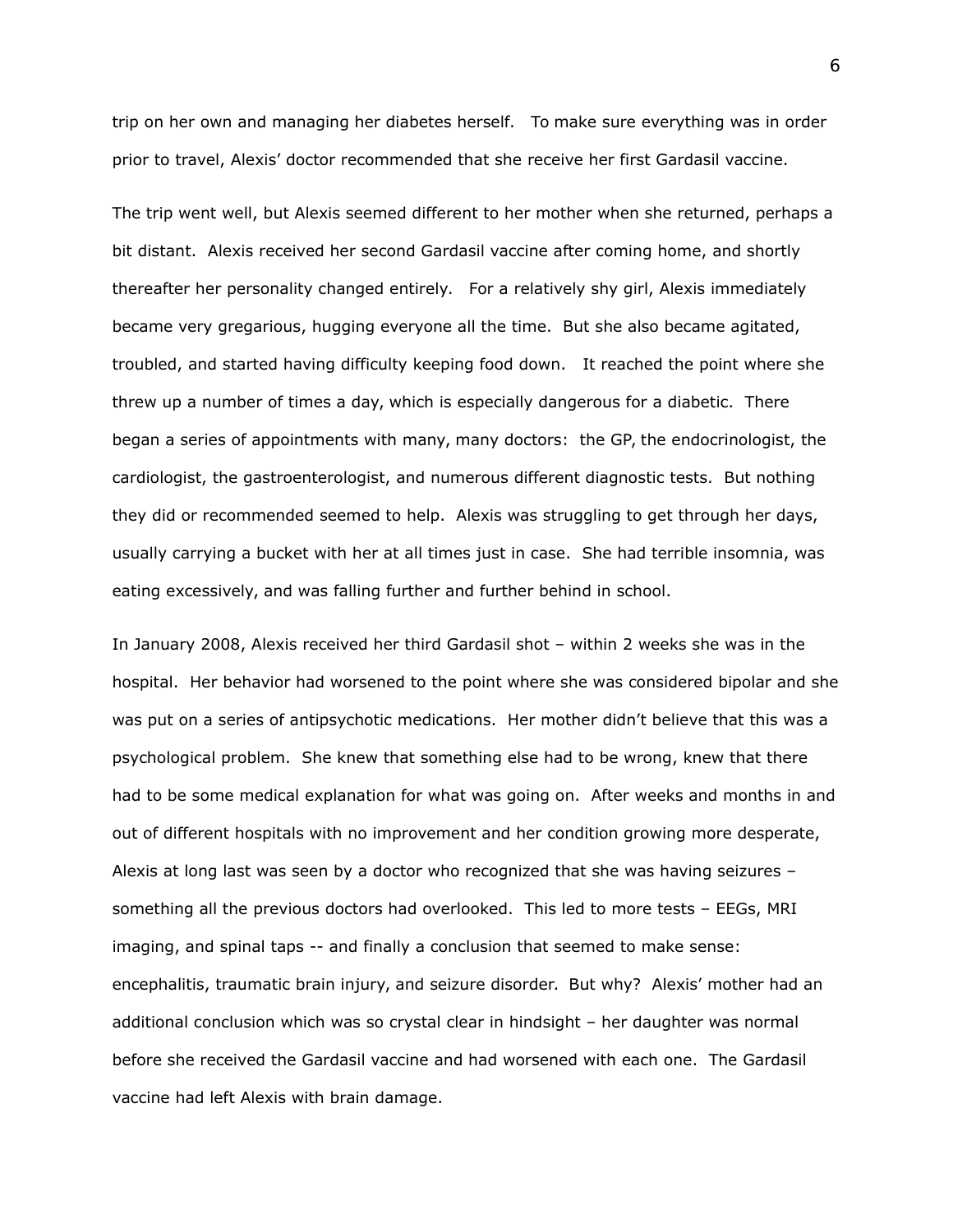We spoke with Tracy Wolf, Alexis' mother, about their ordeal. While maintaining a cheerful optimism, Tracy admitted that she could never have foreseen how their lives would change completely. After Alexis' seizure disorder was identified and she was put on anti-seizure medication, her physical symptoms improved to a certain extent, but she was completely altered. Alexis has deteriorated from being a normal child to one who is only functioning at a fourth grade level. Forced to enter Special Education instead of rejoining her previous class, Alexis became enormously frustrated and school became an ordeal for everyone. Since Alexis turned 18, Tracy finally gave up and pulled her out of school, realizing that it really could not offer Alexis anything but misery. The stress on their family has been enormous. The pressure caused the Wolf's marriage to dissolve, and Tracy is now raising both their daughters by herself, with their father living in a different state. Alexis needs almost constant supervision, and Tracy can only leave her alone for short periods of time. They have applied for special services that could possibly be helpful, but the waiting list is long. Alexis doesn't understand why things are so different, why her little sister is learning to drive but she can't.

In conversation with William Ronan, a lawyer retained by Alexis' family, he shared that his law firm currently is handling 12 - 15 Gardasil cases that are being evaluated and another 6 cases already filed in the vaccine court. The Gardasil-related injuries all fall into two main categories: autoimmune and neurological.

Since 1986, all cases of vaccine injury must be brought to the Office of Special Master at the US Court of Federal Claims, commonly called the vaccine court. This court was established to create a non-adversarial situation in which children injured by vaccines could receive compensation. But the Department of Health and Human Services has completely distorted the intent of this legislation, and turned it into a highly adversarial proceeding. Injuries listed on a table are supposed to be automatically compensated. But they have removed a lot of injuries from the table over the years, and have listed new vaccines, such as Gardasil,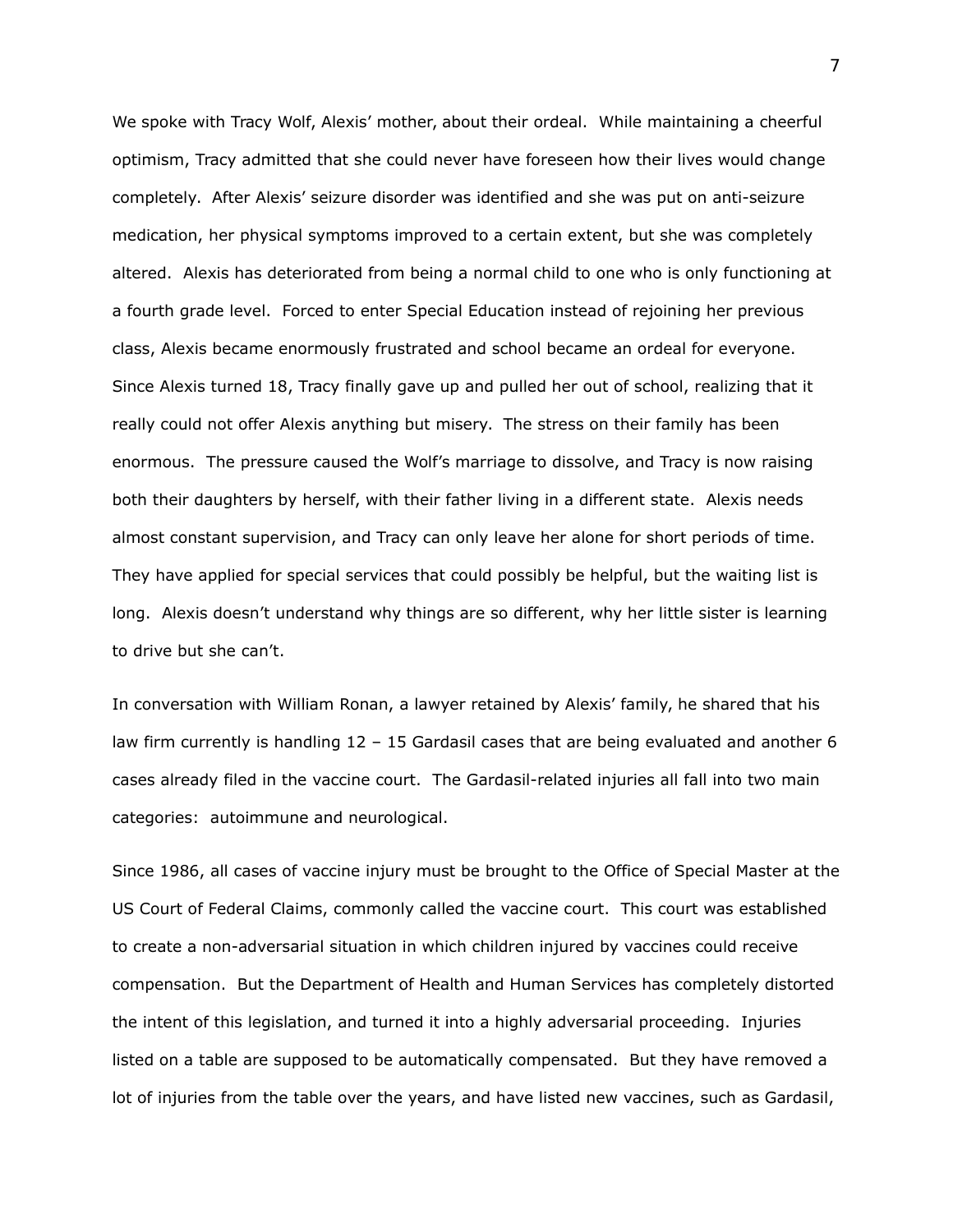with no specific injuries attributable to the vaccine. So the burden is on the victim to prove causation because there is no presumption of any injury.

The cases are slow-going. Evidence of harm caused by vaccines is crucial, but there aren't a lot of published medical studies about safety. Those that exist are funded by the manufacturer and tend to be overly favorable. The best, most helpful study that Ronan has seen so far was published very recently, and he is hopeful that this will signal the start of more studies that discuss the severe injuries attributed to Gardasil. The very concept of vaccine injury is highly controversial, but to say that this is a battle between the antivaccine activists against the more reasonable and sane individuals to him isn't a fair statement. Ronan does not consider himself to be anti-vaccine, but he has seen too many girls have serious adverse reactions to Gardasil. The injuries are frequently neurological, and when doctors can't put their finger on what is wrong, they end up sending the girls to a psychiatrist. But Ronan maintains that it is impossible for all of these girls suddenly to have developed mental problems or simply to be imagining that they have been harmed since receiving the Gardasil vaccine. He runs a two-person law firm in Kansas City, and without advertising has received at least 20 to 30 calls regarding Gardasil injuries. Ronan believes his experience is just the tip of the iceberg -- if anyone actually advertised legal services for Gardasil victims, they would be inundated with a huge number of cases.

Ronan maintains that one of the strongest arguments against Merck is their failure adequately to warn girls of the risk involved when getting the Gardasil vaccine. Merck clearly knew that this drug could cause neurological dysfunction, yet did not adequately address this in the product insert. Also, it is known that girls who already have an HPV are more likely to be harmed by the vaccine, but the manufacture does not make this clear and does not recommend testing.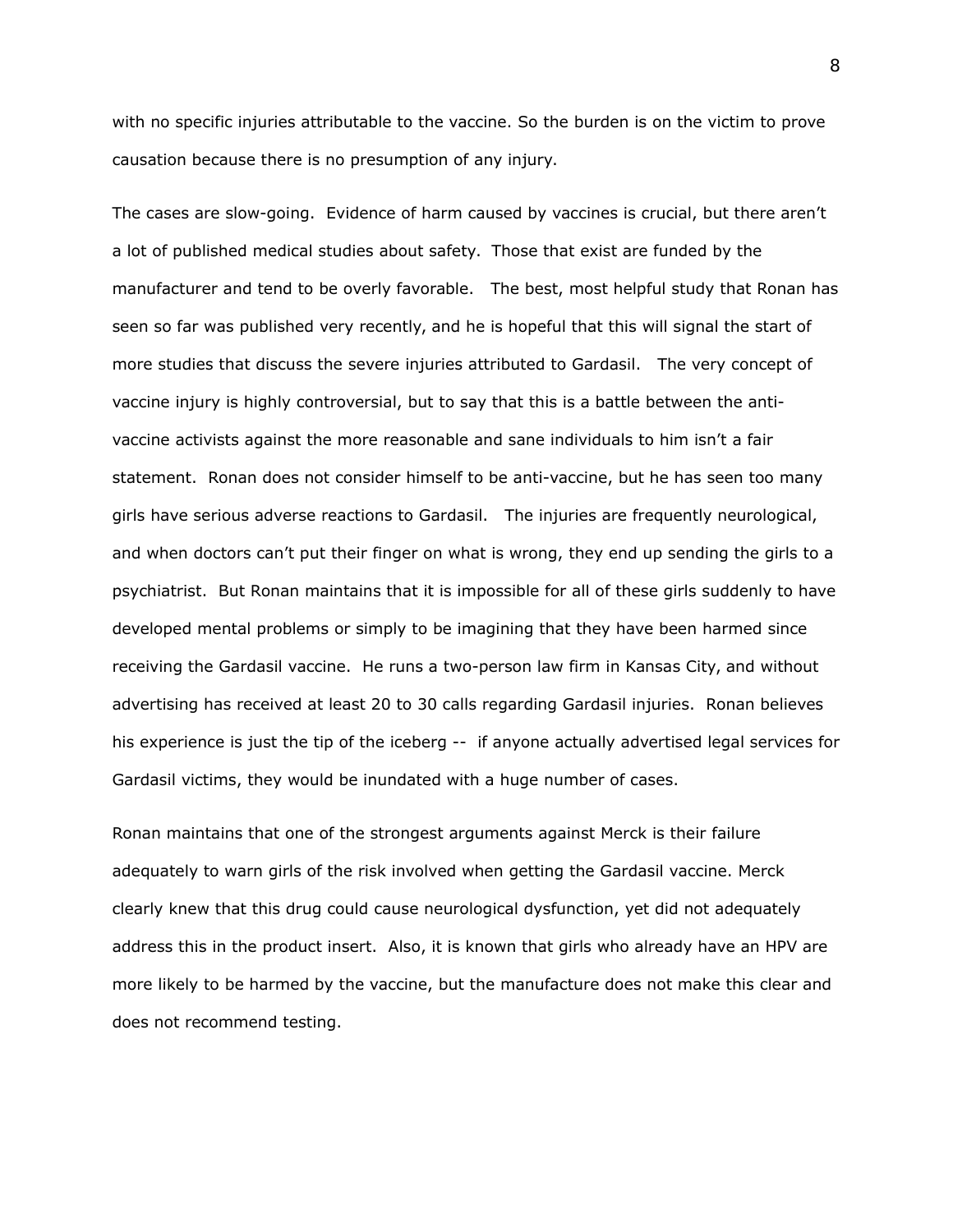According to Ronan, "the real issue is: what is the benefit of this vaccine? Do the benefits outweigh the risks? There is a risk of a seizure disorder or an autoimmune disorder versus the benefit that it might reduce cervical cancer. But Gardasil doesn't eliminate the need for regular Pap testing, which is already safe, and there isn't good evidence that it prevents cervical cancer. In evaluating risk and benefit, when all the facts are known it becomes a pretty easy decision – the vaccine is more dangerous than any benefit. Unfortunately, medical professionals tend to read and listen to information provided by the manufacturers, which doesn't adequately present the risks involved, so they actually aren't sufficiently informed to advise their patients." Ronan's own daughter had to fight off an aggressive attempt by her doctor to get the Gardasil vaccine, so he understands the pressure that girls are under to just go along instead of asking questions.

We interviewed Dr. Meryl Nass, board certified internal medicine practitioner and vaccine specialist, who agrees that Gardasil was rushed to market without adequate safety testing. The company likewise has funded no new testing despite continuing to widen the target audience for the vaccine. When Gardasil was approved, the FDA deferred any studies in males under 18 and yet 3 years later they approved the product for boys age 9 and above. We know that no studies were begun three year earlier, and there was probably very little data when it was approved for boys. Regarding Gardasil's adverse effects, Dr. Nass said, "Children don't usually die suddenly when they are healthy but there are certainly lots of teenage girls who have died relatively suddenly after Gardasil or developed severe neurologic reactions. Therefore, if you are going to try to balance safety and efficacy when you prescribe something like a vaccine, you have to know how effective it's going to be. Does this really prevent cervical cancer in young women? And does it prevent it in women who have already been exposed to these viruses? … So I don't know how other doctors prescribe something like Gardasil … Basically, they make an assumption that since the FDA has licensed it … the manufacturer would only market something that's safe, doctors go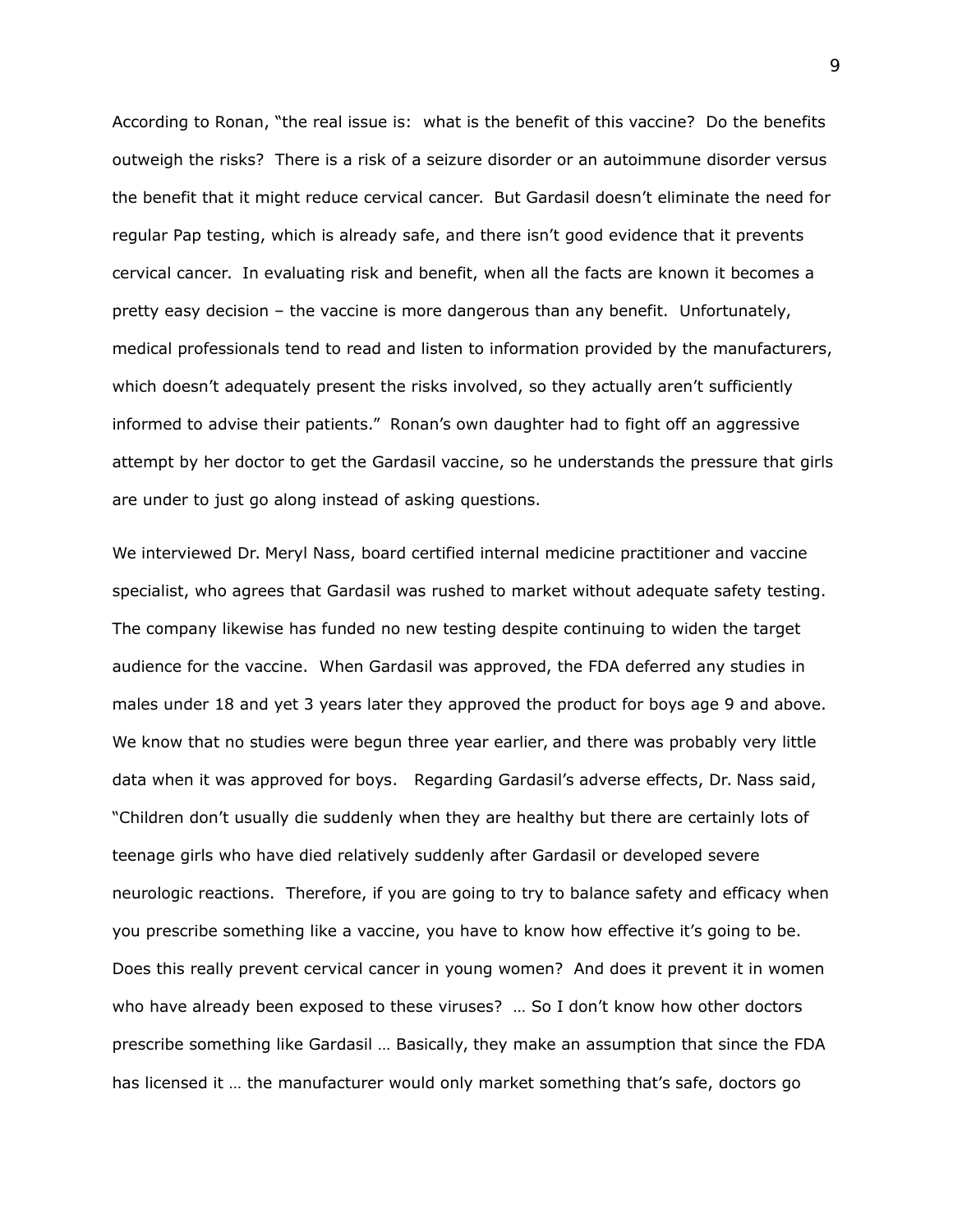ahead and prescribe. And what they may not be aware of is that it is extremely hard to link a side effect to a vaccine, for many reasons. Getting a judgment against a manufacturer is very difficult and it has become more difficult due to some recent litigation that reduced manufacturer liability for vaccines in general."

Gardasil's doctrine is already so entrenched after only six years that it is a formidable task to challenge the official story that this vaccine is safe and effective, because the truth is too unsettling. The remarkable claims of Gardasil's benefits to women in the war on cancer are full of holes and not supported by the science, even that science funded by Merck itself. It is important to deconstruct the falsehoods and half-truths that masquerade as facts about Gardasil.

### **• THERE IS NO HUMAN PAPILLOMAVIRUS HEALTH CRISIS.**

Cervical cancer in the United States has been at record lows for the past two decades. Currently only an estimated 3,600 women die of cervical cancer each year. The spectacular success in lowering the death rate from cervical cancer can be attributed to annual Pap screening – between 1955 and 1992 deaths from cervical cancer declined 74% and continue to decline annually by 4%. <sup>16</sup> Part of the success of Pap screening lies in the fact that cervical cancer, unlike most other cancers, is very slow growing. With screening, there is ample opportunity to catch and successfully treat cervical cancer before it gets out of hand. It would be unlikely, then, for any further treatment to improve upon this already very low rate of cervical cancer death.

### **HUMAN PAPILLOMAVIRUS INFECTION DOES NOT USUALLY LEAD TO CANCER**

It is estimated that virtually all women in the US experience a series of human papillomavirus infections throughout their lifetimes. What the makers of Gardasil try to hide is the well-documented fact that 90% of all HPV infections go away of their own accord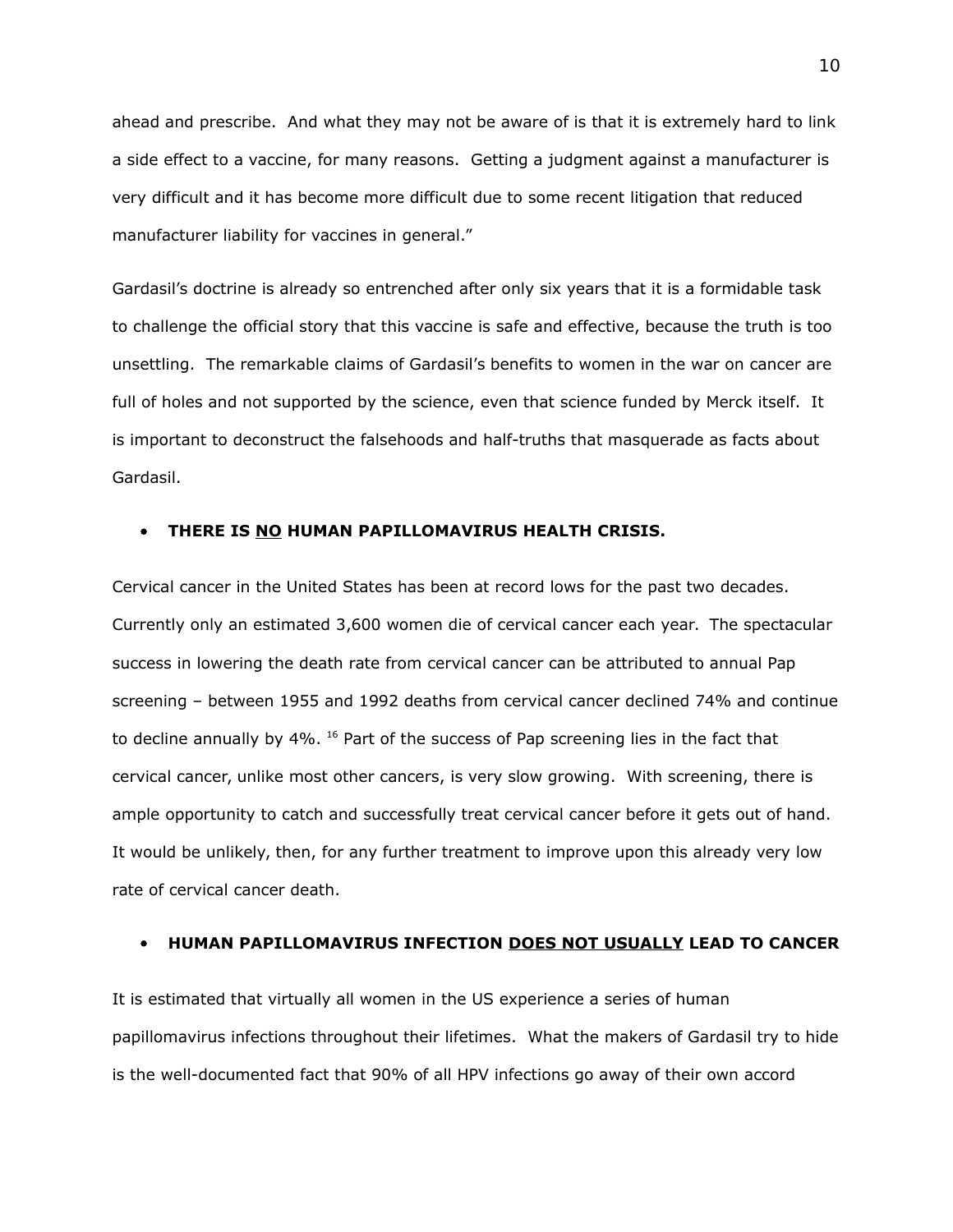within two years without causing any disease and with no treatment or intervention of any kind. $17$ 

### **GARDASIL DOES NOT PREVENT CANCER**

The end point of all the efficacy studies for Gardasil was not prevention of cancer. Researchers couldn't actually assess the development of cervical cancer following the vaccine because it normally takes 20 to 40 years to develop and their studies stopped after a few years. So instead, Merck's scientists decided that the presence of atypical cervical cells was a valid substitute for cancer. They used this hypothesis despite the fact that there is no evidence that the types of cervical lesions they chose as their endpoint would eventually lead to cancer.<sup>18</sup> Merck has never acknowledged that their entire premise for the efficacy of Gardasil rests on pure speculation. In fact, many if not most atypical cervical cells resolve on their own without intervention.<sup>19</sup>

# **GARDASIL IS NOT 98% EFFECTIVE AT PREVENTING HIGH-GRADE CERVICAL LESIONS**.

Results of Merck's efficacy study published in a 2007 article in the New England Journal of Medicine claim that Gardasil is 98% effective at preventing high-grade cervical lesions. But the article itself reveals that Merck manipulated the data by excluding women and girls who did not follow the exact protocol. When all women in the study were considered, vaccine efficacy dropped to 44%. But even these numbers only actually reflect cervical lesions associated with HPV 16 and 18. When Merck looked at Gardasil's ability to prevent all cervical lesions, Gardasil was only17% effective!<sup>20</sup> And again, their definition of "effective" rests solely on the unfounded assumption that certain types of cervical lesions turn into cancer.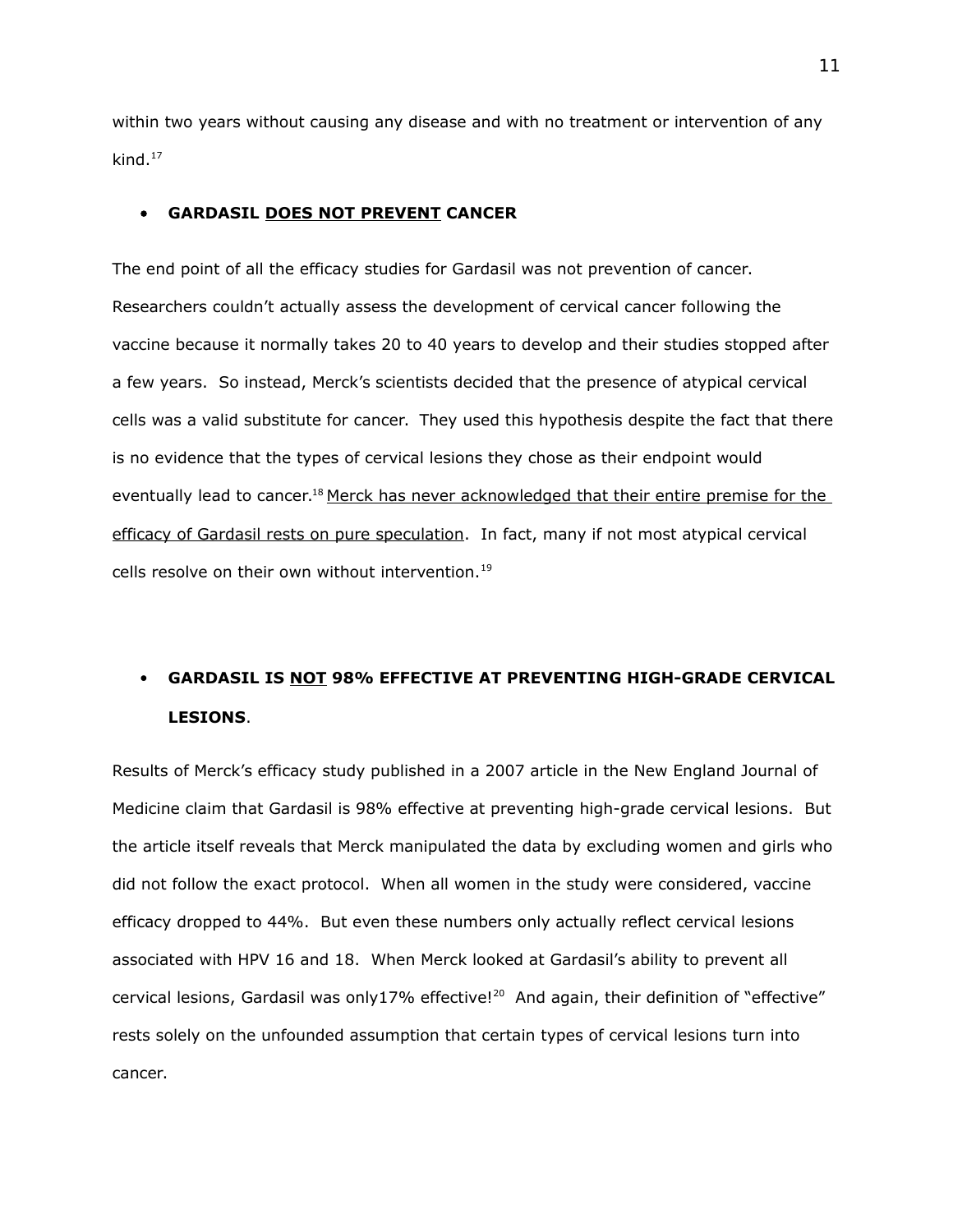More damning is Merck's own acknowledgement that in their controlled studies, a percentage of girls actually developed serious cervical lesions following Gardasil. The vaccine seemed to cause the most lesions in girls with pre-existing HPV 16 or 18 infections, but also in girls who had no pre-existing HPV infections.<sup>21</sup> At the very least, screening girls for HPV 16 or 18 infections would give HPV-positive girls the chance to avoid developing cervical lesions by declining the vaccine. Yet not only does Merck not recommend testing for HPV prior to vaccination with Gardasil, they have actually discouraged this practice, presumably so as not to draw attention to the danger.<sup>22</sup> Anything to maintain the fantasy that this is a safe and effective vaccine.

#### **GARDASIL DOES NOT PREVENT HUMAN PAPILLOMAVIRUS**

Gardasil is designed to prevent only 4 HPV strains: 16 and 18, which can cause cervical cancer, and 6 and 11, which can cause genital warts. However, there are 150 other types of HPVs, at least 15 of which can cause cancer, and Gardasil provides no protection against these other strains.<sup>23,24</sup> Does Merck's so-called consumer education ever mention any of this? Of course not. Why would you have your daughter vaccinated if you knew the protection was so limited?

Vaccine manufacturers don't appear to consider that the human body, the immune system, and the world of viruses are in a constant state of seeking balance. While Gardasil may lower the incidence of these four particular HPV strains, there are numerous examples where vaccines -- such as Haemophilus influenza type B, which targets only one or two bacterial strains out of hundreds that exist -- have actually created an increase in previously underrepresented strains.<sup>25</sup> How does Merck know that the same thing won't happen with Gardasil?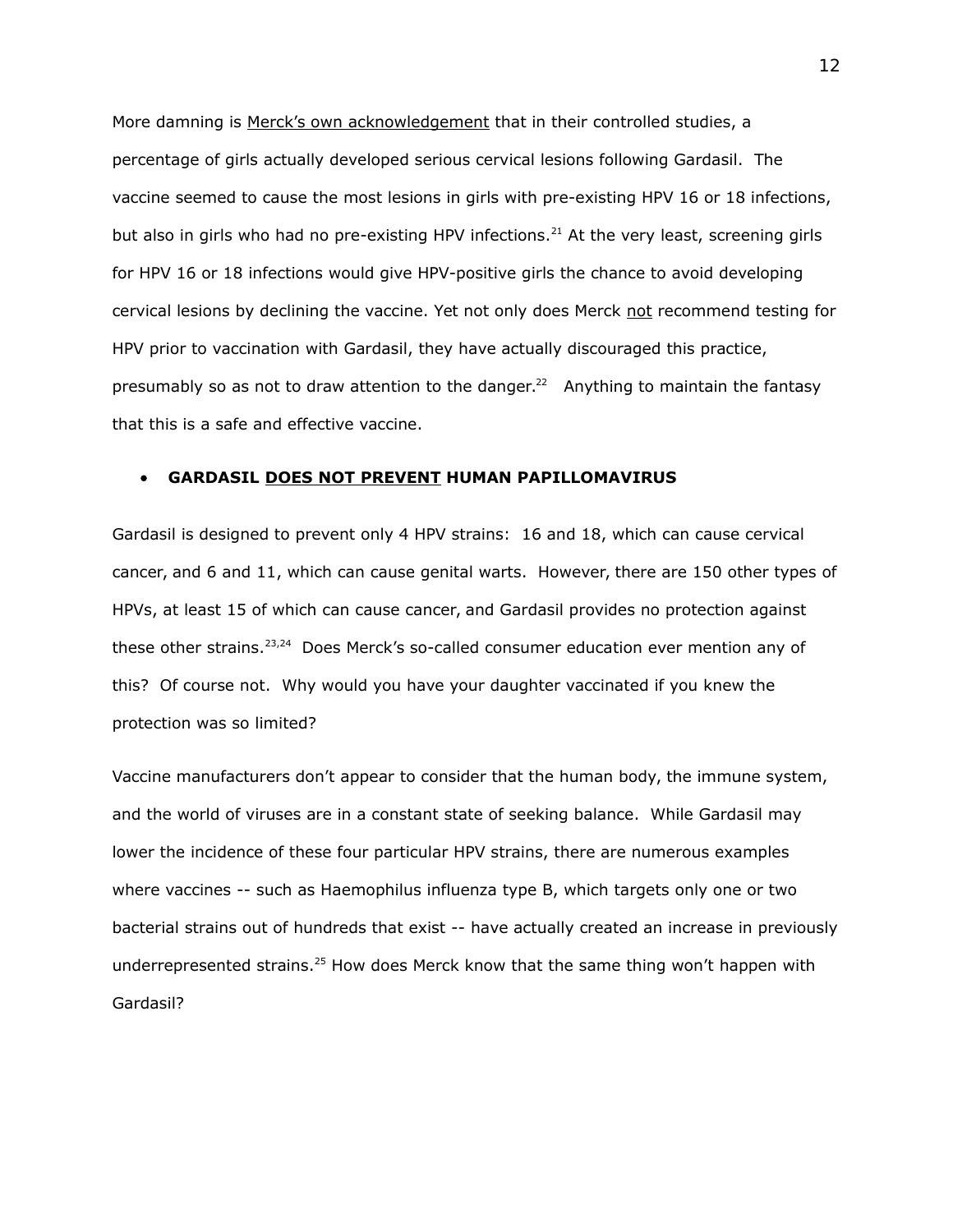# **VACCINATING PREPUBESCENT GIRLS WITH GARDASIL WILL NOT PROTECT THEM AGAINST HPV OR CERVICAL CANCER**.

Despite the sanctimonious advertising which suggests that both mothers and daughters can empower themselves through Gardasil, Merck's own studies show that the vaccine is only effective for 5 years.<sup>26</sup> So if your 11 year-old daughter gets the Gardasil vaccine, it will have stopped working by the time she is 16. But since Merck doesn't give out this information voluntarily, these girls and their mothers will be in the dark.

# **GARDASIL VACCINATION DOES NOT ELIMINATE THE NEED FOR ANNUAL PAP SCREENING**

In portraying Gardasil as a treatment that will prevent 98% of cervical cancer, the strong implication is that vaccinated girls will no longer be at risk of cervical cancer at all. As we have already seen in Finland, this can lead to the false assumption that there is no longer a need for annual Pap testing. When women in Finland stopped getting Pap screens, cervical cancer increased to 4 times the incidence in only 5 years! $^{27}$  This complacency about risk, started and fostered by Gardasil advertising, is also likely to lead to an actual increase in cervical cancer in the US as more females receive the vaccine and stop taking actions that have been proven to be protective.

# **THERE IS NO EVIDENCE THAT GARDASIL IS EFFECTIVE IN BOYS AT PREVENTING GENITAL WARTS AND ANAL CANCER.**

Merck's study of HPV vaccine efficacy in males published in the New England Journal of Medicine states that Gardasil is 89% effective against genital warts and 75% effective against anal cancer. Given the fact that there are approximately 300 annual deaths from of anal/rectal cancer among men in the United States, one wonders how Merck was able to prove such a huge reduction in such a rare problem. As with the female group, external lesions substituted for actual cancer with no proof that lesions of that type actually lead to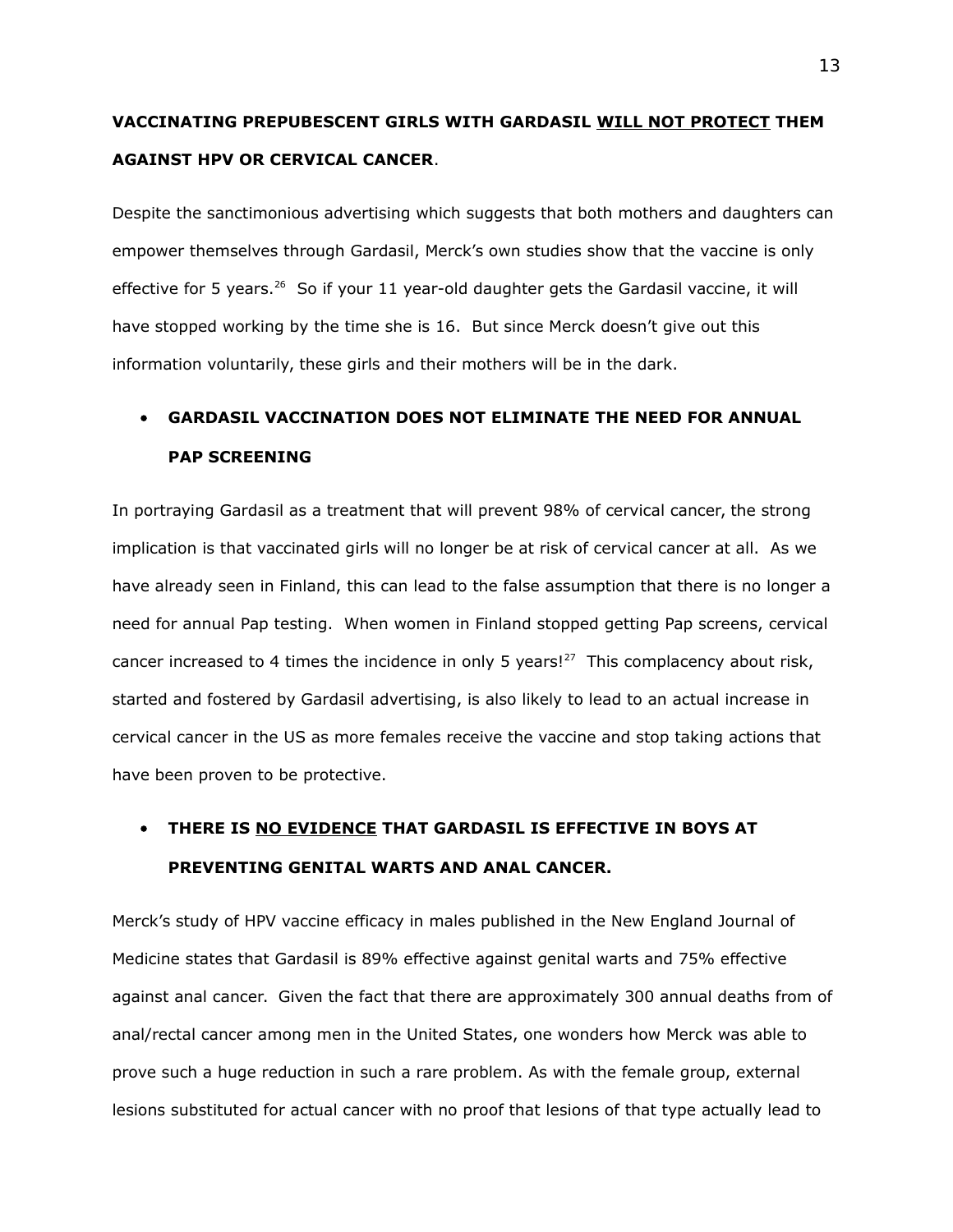cancer at all. Yet, Merck's statistics regarding their cancer substitute

penile/perianal/perineal intraepithelial neoplasia (PIN) listed in their appendix to the article show that in men who did not have HPV prior to vaccination, both the vaccinated group and the placebo group had the same number of these types of lesions, making the observed efficacy of Gardasil minus 98%! And for HPV strain 18-related genital lesions, there were actually more lesions in the vaccinated group than the placebo group. So as in the previous study, Merck's impressive numbers for the efficacy of Gardasil in men can only be attained by excluding one-quarter of the study participants. When everyone is included and all outcomes are assessed, the efficacy drops to zero! $^{28}$ 

### **GARDASIL IS NOT SAFE**

Most significantly, Gardasil has been associated with an unacceptable number of serious, life-altering adverse events following vaccination. According to World Health Organization data, the rate of serious adverse reactions reported to the VAERS system is 2.5 times higher than the current age-standardized death rate from cervical cancer. VAERS data show that Gardasil has been associated with 24,184 adverse effects since its debut in June of 2006, including seizures, anaphylaxis, paralysis, transverse myelitis, Lou Gehrig's disease (ALS), acute disseminated encephalomyelitis (ADEM), opsoclonus-myoclonus syndrome (uncontrollable movement of the eyes back and forth and jerking movements of the extremities), brachial neuritis, loss of vision, postural tachycardia syndrome, facial palsy, deep vein thrombosis, pulmonary embolism, chronic fatigue syndrome, blindness, pancreatitis, speech problems, short term memory loss, miscarriage, multiple sclerosis, autoimmune disorders, Guillain-Barre Syndrome, abnormal Pap smears and even cervical cancer.29,30,31 **Yes, you read that correctly – VAERS reports 41 cases of cervical cancer following vaccination with Gardasil**! Also, while Merck has not made pregnancy a contraindication for Gardasil vaccination, recent data released by VAERS reveal that Gardasil is by far the most dangerous vaccine to receive while pregnant, having caused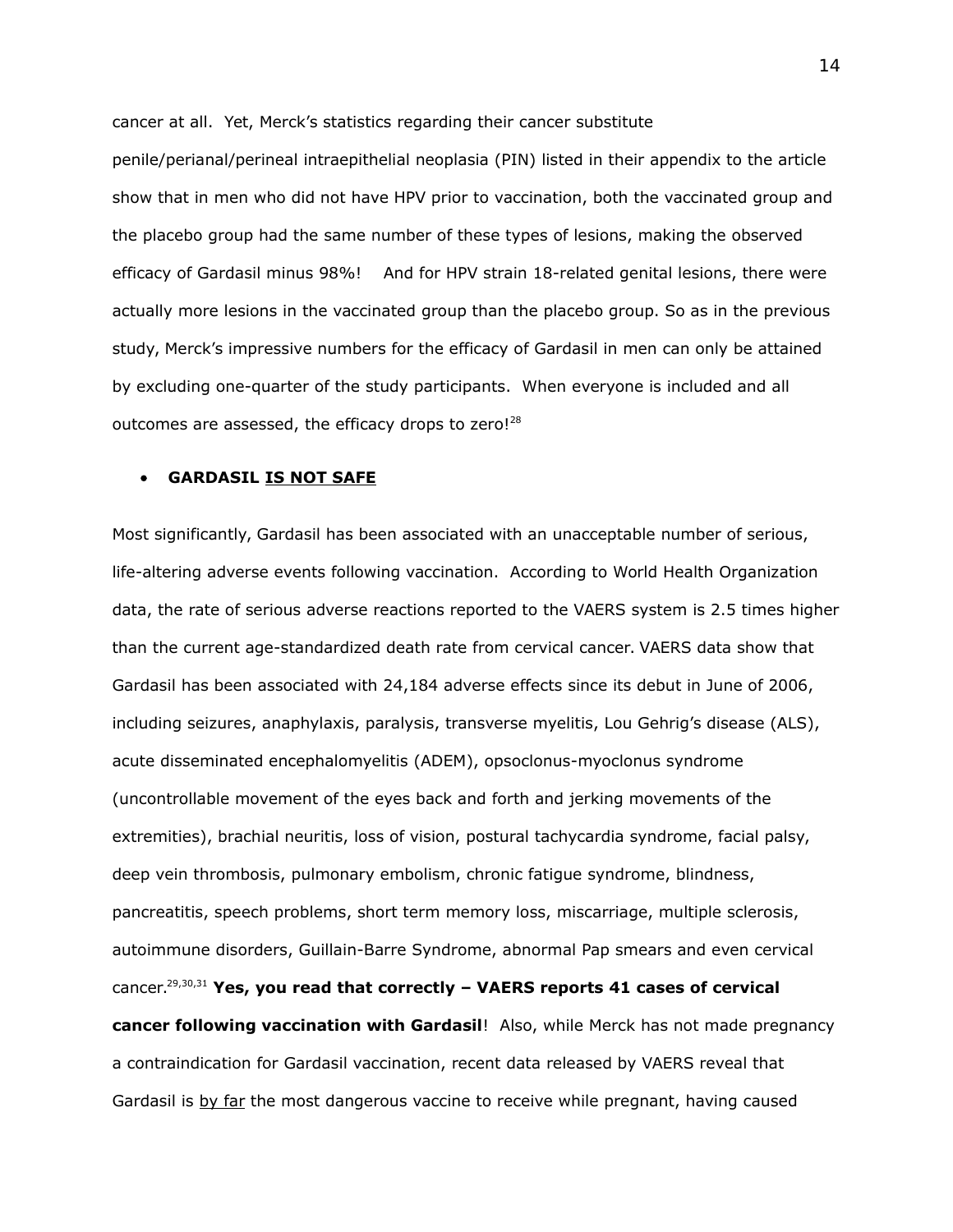more than 1300 adverse reactions in its five year existence compared to the next most dangerous vaccine frequently given to pregnant women, the flu vaccine, which has caused 200 adverse events over the past 20 years. Gardasil vaccination while pregnant has also been associated both with frequent miscarriage and a high rate of birth defects.<sup>32</sup> **But most tragically, as of November 2011, 4 more deaths have been added to the Gardasil toll, bringing the tally to 108 deaths due to the Gardasil vaccine!** <sup>33</sup>

A vaccine against human papillomavirus was completely superfluous to women's health from its inception. As if the unreasonable risk associated with this vaccine weren't enough, Gardasil is also the most expensive recommended vaccine on the market at \$120 - \$150 per injection and three required doses. If this vaccine becomes mandated for school attendance, how are poor people and the uninsured to come up with the money? And as funding for government programs dries up, does it make any sense to take limited state health care dollars to vaccinate Medicaid-eligible girls instead of using the money for something that actually might be of benefit? Since the ACIP arm of the FDA already approved Gardasil in 2007 for inclusion in the Vaccination for Children (VFC) program, which provides free immunizations to about 40-45% of children in the US due to their low income status, Merck's syphoning off of money from other health concerns is poised to become a reality. Vaccination of every 11 and 12 year old girl in the US with three doses of Gardasil in order to attend school would cost \$1.5 billion. To vaccinate these girls for a lifetime once word gets out that the vaccine is only effective for five years would cost \$7.7 billion.<sup>34</sup> Will there be any money left over for anything else, like Pap screening for poor women? Does this really seem like a good use of limited resources? Only to Merck and its wellcompensated allies.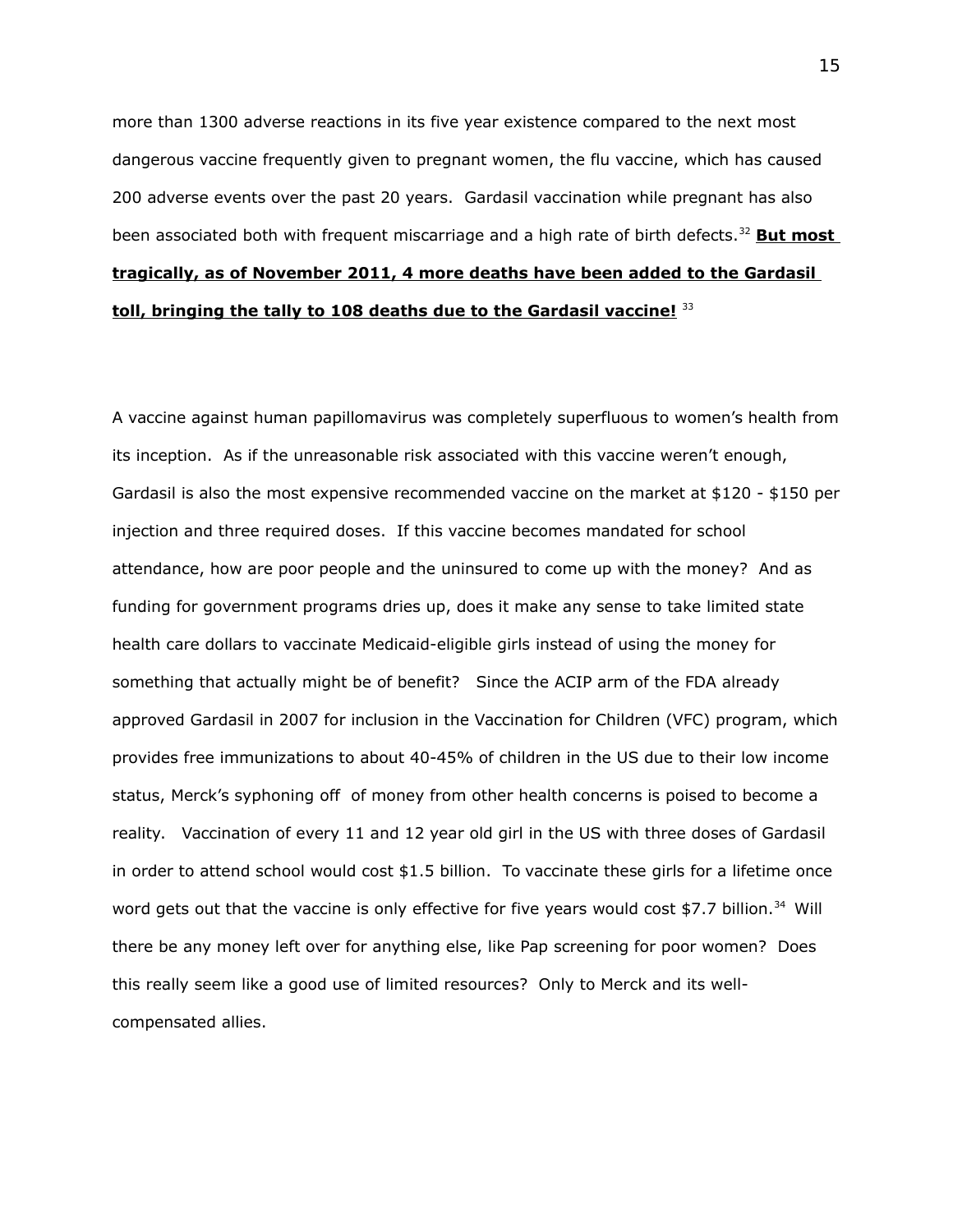India banned the HPV vaccine a year ago due to vaccine-related deaths.<sup>35</sup> France no longer permits advertising for Gardasil or Cervarix.<sup>36</sup> So why hasn't the FDA, the CDC, the American Academy of Pediatrics, or Merck itself responded to the VAERS reports that Gardasil is not a safe vaccine? The argument, which is the same defense used by all the drug companies and government agencies against any adverse reaction to any vaccine, is that since the VAERS system uses voluntary, passive reporting, it does not prove that a sudden health problem – or even death -- occurring after vaccination was in fact caused by the vaccine. The only causal relationships acceptable to the powers that be are those that result from scientific studies. But these are often unacceptable to the rest of us since the majority are funded by the pharmaceutical companies themselves. So the fix is in. What can any injured child or concerned parent do in the face of this hard line – should they be required to set up their own scientific study? Obviously, neither Merck nor our own government are willing to spend money to prove that Gardasil is in fact dangerous – it is much simpler and infinitely more lucrative to just ignore the allegations and try to portray the victims as conspiratorial whiners. Instead we get studies published in peer-reviewed journals such as, "**HPV Immunization in Adolescent and Young Adults: a Cohort Study to Illustrate What Events Might be Mistaken for Adverse Reactions,**"<sup>37</sup> from a lead author who received funding from Sanofi Pasteur (which partners with Merck for vaccines outside of the US) and GlaxoSmithKline (makers of the HPV vaccine Cervarix), while the other two authors received support from both Merck and GlaxoSmithKline. Sounds like objective science, right? Remember, Merck is the same company that intentionally kept the cardiac risks associated with Vioxx secret while aggressively advertising the product directly to consumers. The same company that so effectively fabricated a supposedly peer-reviewed journal to support Vioxx that even doctors couldn't tell it wasn't real – *The Australasian Journal of Bone and Joint Medicine*. <sup>38</sup> Merck let 60,000 Americans die from Vioxx-related heart attacks before finally pulling the drug from the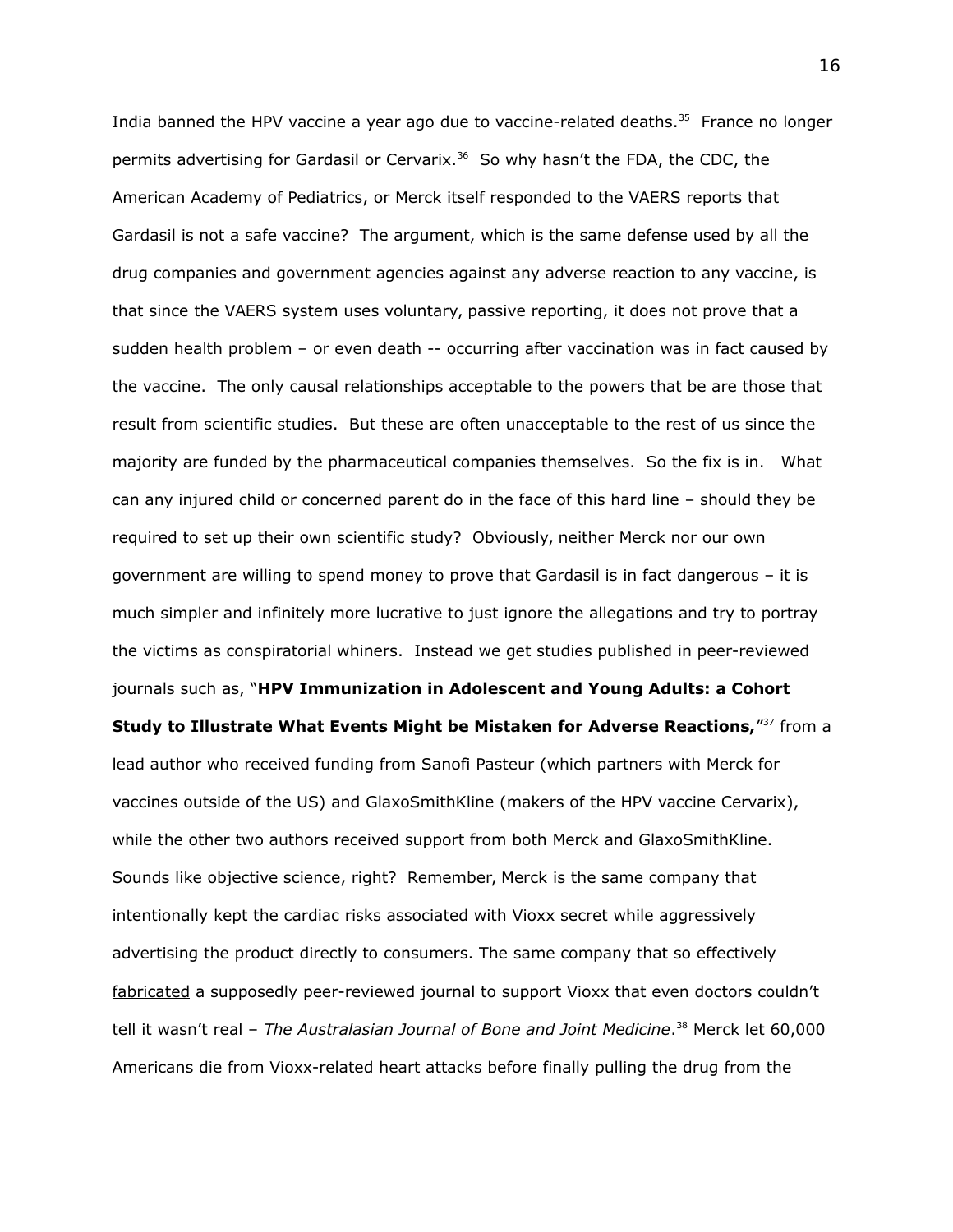market when they could no longer deny the truth, and cold-bloodedly set aside \$1.6 billion with the intention of fighting every claim for damages.

The CDC and the FDA claim that Gardasil is an important cervical cancer prevention tool that could protect the health of millions of women. But the facts show that the opposite is true: in fact, Gardasil vaccination is not justified by the health care benefits – which are highly questionable and largely fraudulent – nor is it even economically feasible. Yet the lure of the money appears irresistible and seems to be clouding the thinking of everyone in a position to say no to the creeping, relentless advance of Gardasil. It is up to us, the victims, the parents, and the concerned friends and neighbors. We have to get the message out to as many people as we can and flood our legislators with notice that this vaccine is dangerous, should not be given to anyone, and at the very least cannot be mandated for school attendance.

Tracy Wolf carries enormous guilt, blaming herself for ever agreeing to let Alexis get the Gardasil vaccine. She believed she was doing the right thing, doing what Alexis' doctors had recommended. Too late, she realized that the doctors really didn't know any more about this vaccine than she did. Tracy is now an advocate for informed consent. She tries to share her story with anyone who will listen to prevent this type of injury from happening to anyone else's daughter. To all parents being asked to vaccinate their daughters – or even sons – with Gardasil, Tracy has this to say: "Please do your homework. Please educate yourself about the risks of this vaccine. The risk of cervical cancer is so low and the success of regular Pap testing has been so great that there really is no need for this vaccine at all. There is no going back once your child has brain damage."

Dr. Gary Null is the host of the nation's longest-running public radio program, *The Gary Null Show*, and founder of the web-based *Progressive Radio Network*. A journalist and New York Times best-selling author who has written over 70 books on nutrition, health, and socio-political issues, Gary has received critical acclaim as director and producer of multi award-winning documentaries, most recently Death by Medicine (2011), and Knocking on the Devil's Door (2011).

17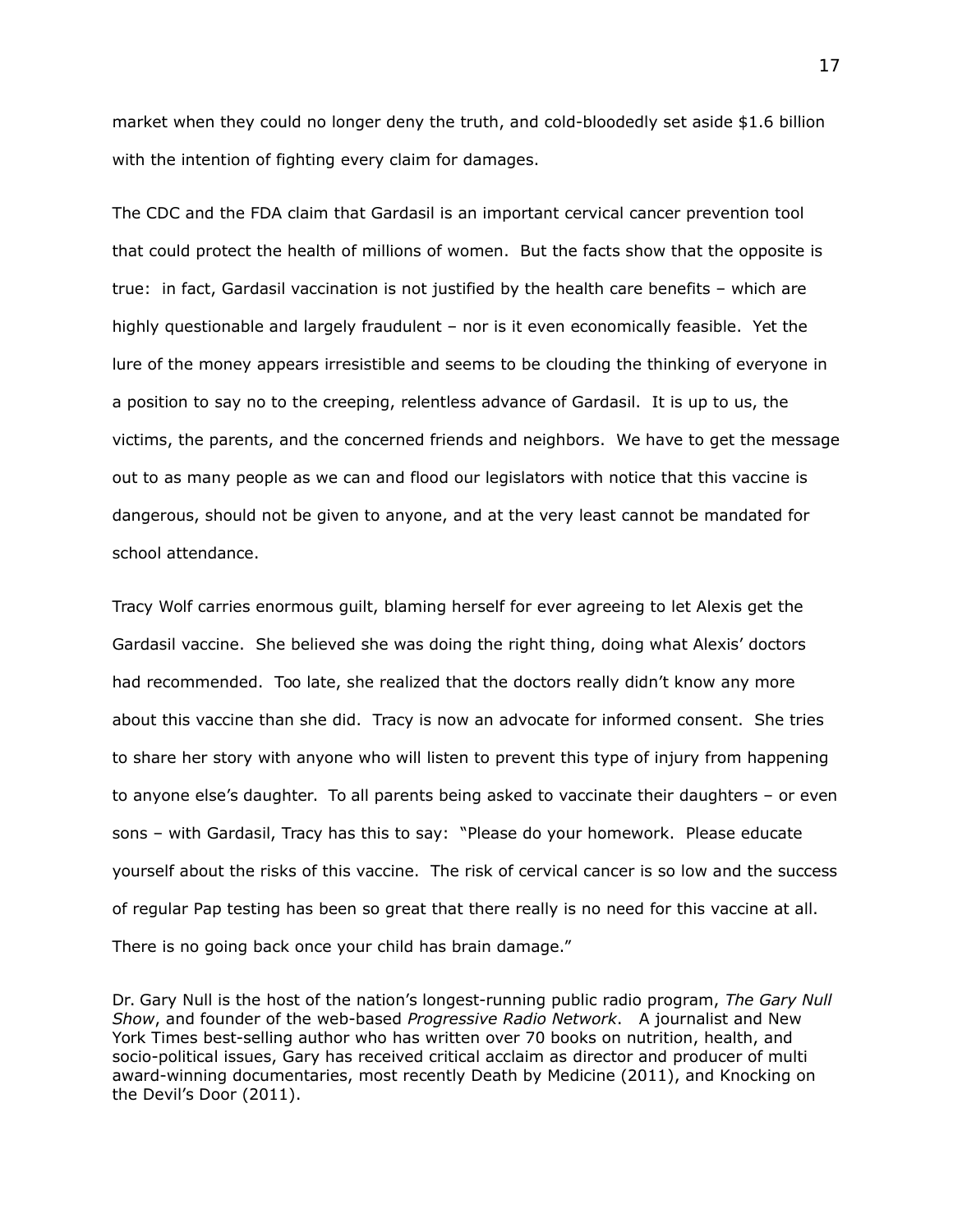Dr. Nancy Ashley is Senior Research Scholar with Gary Null and Associates.

- 1. Lauritsen J, AZT on Trial, *New York Native*, October 19, 1987, [http://www.virusmyth.com/aids/hiv/jltrial.htm,](http://www.virusmyth.com/aids/hiv/jltrial.htm) accessed January 3, 2012.
- 2. Lauritsen J, The "AIDS" Hoax and Gay Men, July 17, 2010, *Speech to the international conference, AIDS: zwischen Wissen und Dogma (AIDS: Knowledge and Dogma),* Vienna, Austria, [http://paganpressbooks.com/jpl/VIENNA.HTM,](http://paganpressbooks.com/jpl/VIENNA.HTM) accessed January 6, 2012.
- 3. Gannet L, An Eyewitness Account, *Virusmyth,* 2000, [http://virusmyth.com/aids/hiv/lgazt.htm,](http://virusmyth.com/aids/hiv/lgazt.htm) accessed January 5, 2012.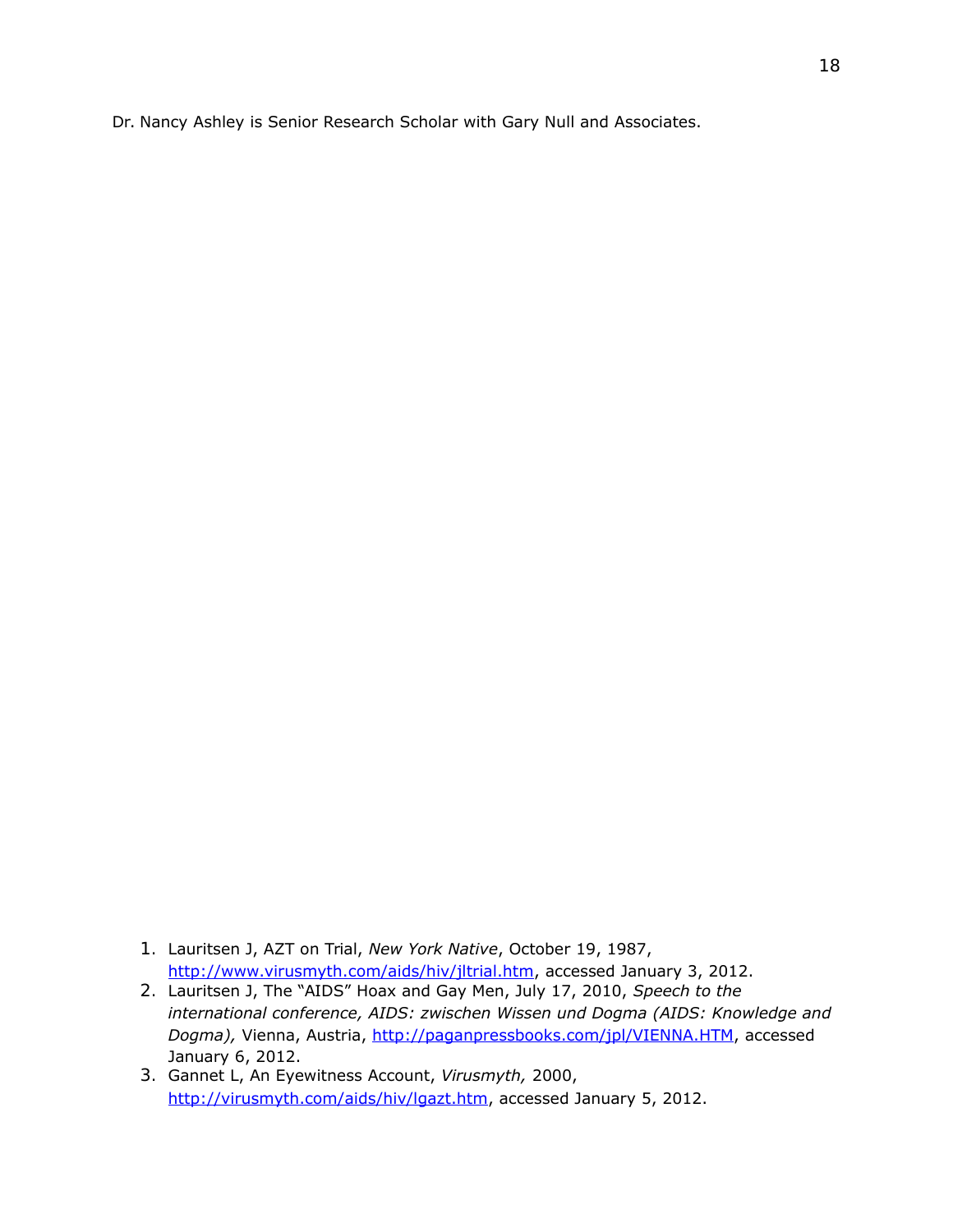- 4. Siers-Poisson J, The Politics and PR of Cervical Cancer, Part II: Research, Develop, and Sell, Sell, Sell, *PR Watch*, June 30, 2007, [http://prwatch.org/node/6207,](http://prwatch.org/node/6207) accessed 12/27/11.
- 5. Herskovits B, Brand of the Year, February 1, 2007, *Pharmaceutical Executive Magazine*, [http://pharamexec.findpharma.com/pharmexec/Articles/Brahd-of-the-](http://pharamexec.findpharma.com/pharmexec/Articles/Brahd-of-the-Year/ArticleStandard/Article/detal/401664)[Year/ArticleStandard/Article/detal/401664,](http://pharamexec.findpharma.com/pharmexec/Articles/Brahd-of-the-Year/ArticleStandard/Article/detal/401664) accessed December 26, 2011.
- 6. Zimm A and Blum J, Merck Promotes Cervical Cancer Shot by Publicizing Viral Cause, *Bloomberg*, May 26, 2006, [http://www.bloomberg.com/apps/news?](http://www.bloomberg.com/apps/news?pid=2107001&sid=amVj.y3Eynz8) [pid=2107001&sid=amVj.y3Eynz8,](http://www.bloomberg.com/apps/news?pid=2107001&sid=amVj.y3Eynz8) accessed December 27, 2011.
- 7. Pettypiece S and Zimm A, Merck Stops Campaign to Mandate Gardasil Vaccine Use, *Bloomberg*, February 20, 2007, [http://www.bloomberg.com/apps/news?](http://www.bloomberg.com/apps/news?pid=2107001&sid=atbGQuDYx7_c) [pid=2107001&sid=atbGQuDYx7\\_c.](http://www.bloomberg.com/apps/news?pid=2107001&sid=atbGQuDYx7_c) accessed December 30, 2011.
- 8. Bevington C, Researcher, Diane Harper, Blasts Gardasil HPV Marketing, *Off The Radar*, [http://offtheradar.co.nz/vaccines/53-researcher-diane-harper-blasts-gardasil](http://offtheradar.co.nz/vaccines/53-researcher-diane-harper-blasts-gardasil-hpv-marketing.html)[hpv-marketing.html,](http://offtheradar.co.nz/vaccines/53-researcher-diane-harper-blasts-gardasil-hpv-marketing.html) accessed September 15, 2011.
- 9. Siers-Poisson J, The Politics and PR of Cervical Cancer, Part III: Women in Government, Merck's Trojan Horse, *PR Watch*, July 18, 2007, http://prwatch.org/node/6232, accessed 12/27/11.
- 10.Lenzer J, Should Boys be Given the HPV Vaccine? The Science is Weaker than the Marketing, *Discover Magazine*, November 14, 2011. [http://blogs.discovermagazine.com/crux/2011/11/14/should-boys-be-given-the-hpv](http://blogs.discovermagazine.com/crux/2011/11/14/should-boys-be-given-the-hpv-vaccine-the-science-is-weaker-than-the-marketing/)[vaccine-the-science-is-weaker-than-the-marketing/,](http://blogs.discovermagazine.com/crux/2011/11/14/should-boys-be-given-the-hpv-vaccine-the-science-is-weaker-than-the-marketing/) accessed December 27, 2011.
- 11.Levatin J, Why Do Doctors Push Vaccines? Tenpenny Integrative Health Center, December 24, 2011, [http://tenpennyimc.com/category/vaccines/,](http://tenpennyimc.com/category/vaccines/) accessed January 3, 2011.
- 12.Tomljenovic L and Shaw CA, Human Papillomavirus (HPV) Vaccine Policy and Evidence-Based Medicine: Are They at Odds? *Annals of Medicine* December 22, 2011; [http://informahealthcare.com/doi/abs/10.3109/07853890.2011.645353,](http://informahealthcare.com/doi/abs/10.3109/07853890.2011.645353) accessed December 23, 2011.
- 13. Interview with Tracy Wolf, January 3, 2012
- 14. Interview with William Ronan, January 5, 2012
- 15. Interview with Meryl Nass, January 5, 2012
- 16.Bevington C, Researcher, Diane Harper, Blasts Gardasil HPV Marketing, *Off The Radar*, [http://offtheradar.co.nz/vaccines/53-researcher-diane-harper-blasts-gardasil](http://offtheradar.co.nz/vaccines/53-researcher-diane-harper-blasts-gardasil-hpv-marketing.html)[hpv-marketing.html,](http://offtheradar.co.nz/vaccines/53-researcher-diane-harper-blasts-gardasil-hpv-marketing.html) accessed September 15, 2011.
- 17.Cervical Cancer, *American Cancer Society*, Cancer.org/cancer/cervical cancer/detailed guide [http://www.cancer.org/Cancer/CervicalCancer/DetailedGuide/index,](http://www.cancer.org/Cancer/CervicalCancer/DetailedGuide/index) accessed October 15, 2011.
- 18.Rothman SM and Rothman DJ, Marketing HPV Vaccine: Implications for Adolescent Health and Medical Professionalism, *JAMA* 2009, 302(7); 781-786.
- 19.Tomljenovic L and Shaw CA, Human Papillomavirus (HPV) Vaccine Policy and Evidence-Based Medicine: Are They at Odds? *Annals of Medicine* December 22, 2011; [http://informahealthcare.com/doi/abs/10.3109/07853890.2011.645353,](http://informahealthcare.com/doi/abs/10.3109/07853890.2011.645353) accessed December 23, 2011.
- 20.Lenzer J, Should Boys be Given the HPV Vaccine? The Science is Weaker than the Marketing, *Discover Magazine*, November 14, 2011.
- 21.Tomljenovic L and Shaw CA, Human Papillomavirus (HPV) Vaccine Policy and Evidence-Based Medicine: Are They at Odds? *Annals of Medicine* December 22,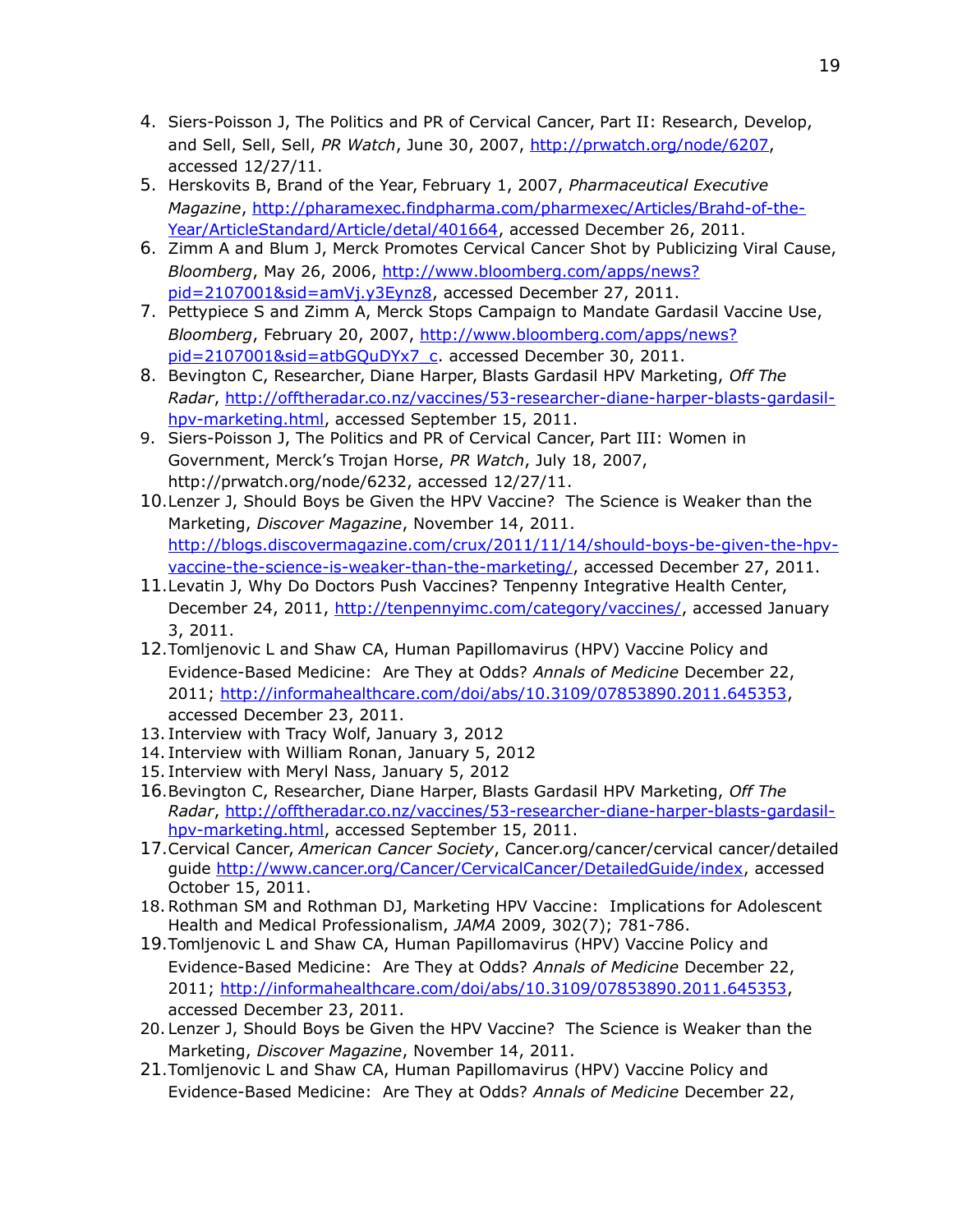2011; [http://informahealthcare.com/doi/abs/10.3109/07853890.2011.645353,](http://informahealthcare.com/doi/abs/10.3109/07853890.2011.645353) accessed December 23, 2011.

- 22.Erickson N, Dr. Sin Hang Lee: A case study in ethics don't pay, Sane Vax Inc, [http://sanevax.org/dr-sin-hang-lee-a-case-study-in-ethics-don%E2%80%99t-pay/,](http://sanevax.org/dr-sin-hang-lee-a-case-study-in-ethics-don%E2%80%99t-pay/) accessed October 15, 2011.
- 23.Human Papillomaviruses and Cancer, National Cancer Institute, September 7, 2011, [http://www.cancer.gov/cancertopics/factsheet/Risk/HPV/print,](http://www.cancer.gov/cancertopics/factsheet/Risk/HPV/print) accessed January 3, 2012.
- 24. Haug CJ, Human Papillomavirus Vaccination Reasons for Caution, *New England Journal of Medicine,* August 21, 2008, 359; 861-862.
- 25.Rubach MP, Increasing Incidence of Invasive Haemophilus influenzae Disease in Adults, Utah, USA, *Emerging Infectious Diseases*, Volume 17, Number 9; September 2011. [http://wwwnc.cdc.gov/eid/article/17/9/10-1991\\_article.htm,](http://wwwnc.cdc.gov/eid/article/17/9/10-1991_article.htm) accessed October 16, 2011.
- 26.Tomljenovic L and Shaw CA, Human Papillomavirus (HPV) Vaccine Policy and Evidence-Based Medicine: Are They at Odds? *Annals of Medicine* December 22, 2011; [http://informahealthcare.com/doi/abs/10.3109/07853890.2011.645353,](http://informahealthcare.com/doi/abs/10.3109/07853890.2011.645353) accessed December 23, 2011.
- 27. Ibid.
- 28.Lenzer J, Should Boys be Given the HPV Vaccine? The Science is Weaker than the Marketing, *Discover Magazine*, November 14, 2011.
- 29.Examining the FDA's HPV Vaccine Records, *Judicial Watch Special Report*, June 30, 2008,

[http://www.judicialwatch.org/documents/2008/JWReportFDAhpvVaccineRecords.pdf,](http://www.judicialwatch.org/documents/2008/JWReportFDAhpvVaccineRecords.pdf) accessed September 16, 2011.

- 30.VAERS Vaccine Adverse Event Reporting System. [http://vaers.hhs.gov/index,](http://vaers.hhs.gov/index) accessed October 14, 2011.
- 31.Botha LC, New Death Post-Gardasil Updated VAERS Figures & Report that HPV Vaccines Adverse Reactions are 50% Higher Than Other Age-Related Recommended Vaccines, November 29, 2011, Sane Vax, Inc., [http://sanevax.org/new-death-post](http://sanevax.org/new-death-post-gardasil-updated-vaers-figures-report-that-hpv-vaccines-adverse-reactions-are-50-higher-than-other-age-related-recommended-vaccines/)[gardasil-updated-vaers-figures-report-that-hpv-vaccines-adverse-reactions-are-50](http://sanevax.org/new-death-post-gardasil-updated-vaers-figures-report-that-hpv-vaccines-adverse-reactions-are-50-higher-than-other-age-related-recommended-vaccines/) [higher-than-other-age-related-recommended-vaccines/,](http://sanevax.org/new-death-post-gardasil-updated-vaers-figures-report-that-hpv-vaccines-adverse-reactions-are-50-higher-than-other-age-related-recommended-vaccines/) accessed December 4, 2011.
- 32.Rubin S, Blog Entry for October 2011, National Vaccine Information Center, posted December 29, 2011, [http://medalerts.org/analysis/archives/394,](http://medalerts.org/analysis/archives/394) accessed December 30, 2011.
- 33.Botha L, VAERS Reports with Percentage Increase, Sane Vax, Inc, [http://sanevax.org/november-14-2011-vaer-reports-with-percentage-increase/,](http://sanevax.org/november-14-2011-vaer-reports-with-percentage-increase/) accessed December 27, 2011.
- 34.Siers-Poisson J, The Politics and PR of Cervical Cancer, Part One: Setting the Stage, PR Watch, [http://prwatch.org/node/6186,](http://prwatch.org/node/6186) accessed December 27, 2011.
- 35.Englund C, India has suspended the use of HPV Gardasil vaccines due to deaths, American Chronicle, April 11, 2010, [http://www.americanchronicle.com/articles/view/150425,](http://www.americanchronicle.com/articles/view/150425) accessed December 27, 2011.
- 36.England C, France Says "No" as They Ban Gardasil Ads, Sane Vax, Inc., January 11, 2011, [http://offtheradar.co.nz/vaccines/224-france-says-qnoq-as-they-ban-gardasil](http://offtheradar.co.nz/vaccines/224-france-says-qnoq-as-they-ban-gardasil-ads.htm)[ads.htm,](http://offtheradar.co.nz/vaccines/224-france-says-qnoq-as-they-ban-gardasil-ads.htm) accessed December 28, 2011.